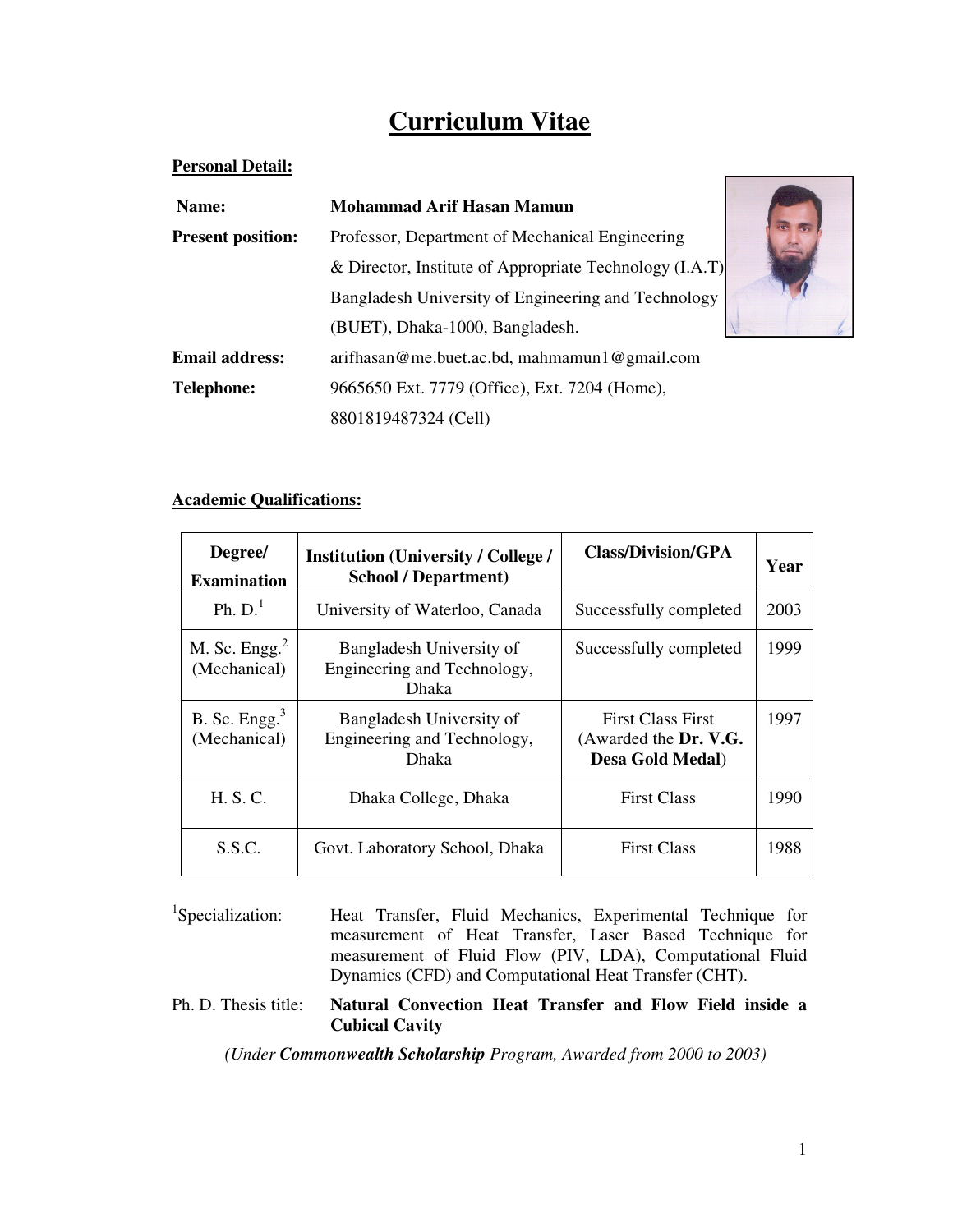| Courses completed:           | (a) Heat Conduction, (b) Convective Heat Transfer, (c) Radiation<br>Heat Transfer, (d) Experimental Laser Based Measuring<br>Technology.                                                                                                                                                                                                                                                                                                                                      |
|------------------------------|-------------------------------------------------------------------------------------------------------------------------------------------------------------------------------------------------------------------------------------------------------------------------------------------------------------------------------------------------------------------------------------------------------------------------------------------------------------------------------|
|                              | Non Course Milestones: Workplace Hazardous Materials<br><b>Information System</b>                                                                                                                                                                                                                                                                                                                                                                                             |
| <sup>2</sup> Specialization: | Experimental Methods for Heat Transfer & Enhancement of Heat<br>Transfer, Renewable Energy                                                                                                                                                                                                                                                                                                                                                                                    |
| M. Sc. Thesis title:         | <b>Pressure Drop and Heat Transfer in an Internally Finned Tube</b>                                                                                                                                                                                                                                                                                                                                                                                                           |
| Courses completed:           | (a) Advanced Convection Heat Transfer, (b) Advanced Heat<br>Transfer, (c) Advanced Numerical Analysis, (d) Mechanics of<br>Inviscid Incompressible Fluid, (e) Wind Power, (f) Theory of<br>Plasticity.                                                                                                                                                                                                                                                                        |
| <sup>3</sup> Project title:  | <b>Study of Solar Powered Photovoltaic Pumping System</b>                                                                                                                                                                                                                                                                                                                                                                                                                     |
| Major courses<br>completed:  | Thermal Engineering, (b) Basic Thermodynamics, (c)<br>(a)<br>Engineering Mechanics, (d) Strength of Materials, (e) Machine<br>Design, (f) Heat and Mass Transfer, (g) Theory of Machine, (h)<br>Fluid Mechanics, (i) Applied Thermodynamics, (j) Fluid Machines,<br>(k) Aerodynamics, (l) Production Planning and Control, (m)<br>Machine Tools, (n) Industrial Management, (o) Air-Conditioning<br>and Refrigeration, (p) Control Engineering, (q) Renewable Energy,<br>etc. |

# **Experiences (start from present):**

| <b>Position</b>                         | Organization                                                | <b>Duration</b>                                                   |
|-----------------------------------------|-------------------------------------------------------------|-------------------------------------------------------------------|
| Director                                | Institute of Appropriate Technology<br>(I.A.T), BUET, Dhaka | $16th$ July 2017 to<br>date                                       |
| Professor                               | Dept. of Mech. Engg., BUET, Dhaka                           | $21st$ September 2011<br>to date                                  |
| <b>Associate Professor</b>              | Dept. of Mech. Engg., BUET, Dhaka                           | 1 <sup>st</sup> September 2007<br>$20th$ September 2011           |
| Post-Doctoral<br><b>Research Fellow</b> | Institute of Ocean Energy,<br>Saga University, Japan        | $1st$ October 2009 to<br>$31st$ Dec. 2010 (on<br>leave from BUET) |
| <b>Assistant Professor</b>              | Dept. of Mech. Engg., BUET, Dhaka                           | $2nd$ January 2000 to<br>30 <sup>th</sup> August 2007             |
| Lecturer                                | Dept. of Mech. Engg., BUET, Dhaka                           | 17 <sup>th</sup> September 1997<br>to $1st$ January 2000          |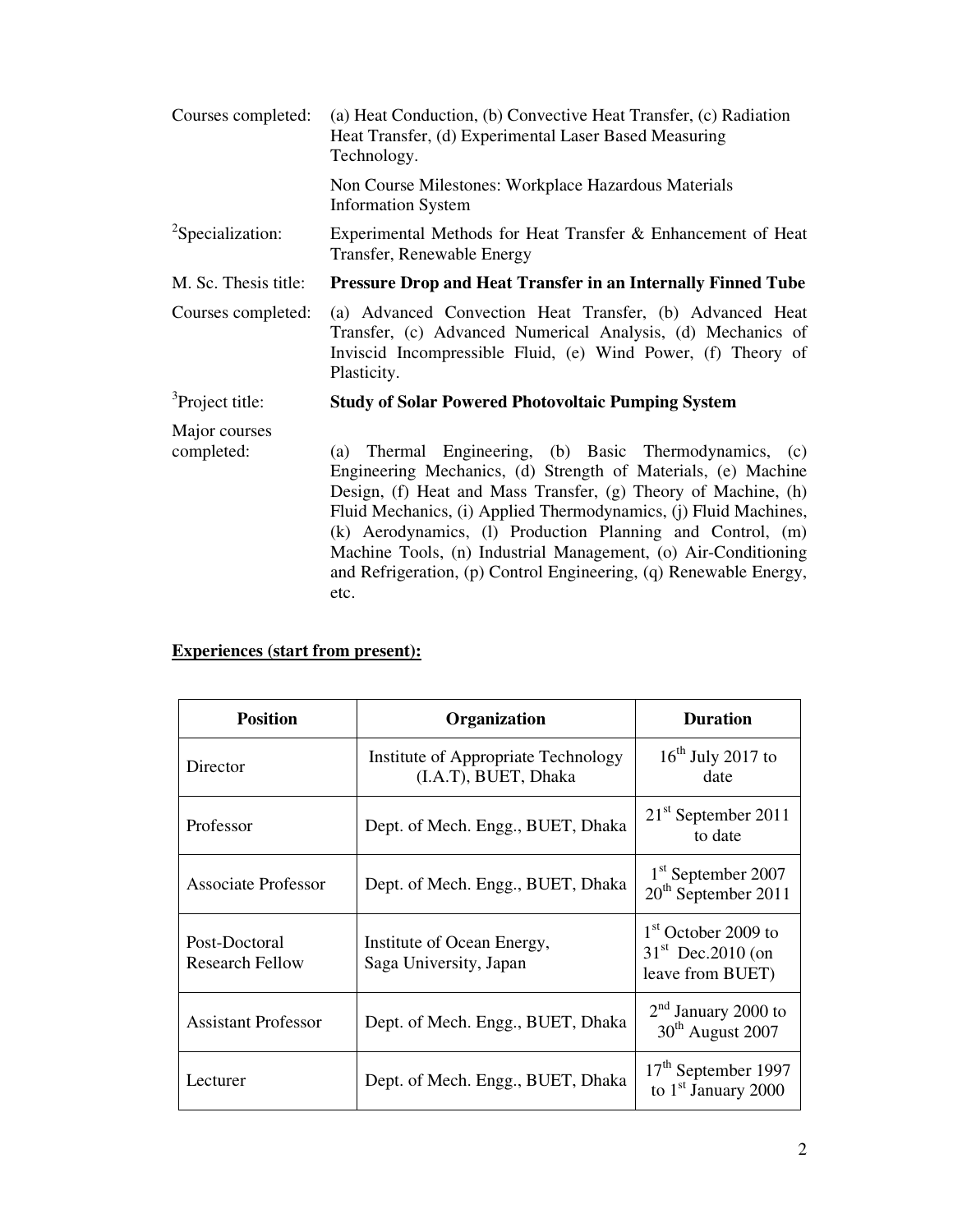#### **Membership / Fellowship of Learned Societies, Professional Institutions and Other Noteworthy Affiliations, etc.:**

- **(1)** Association of Energy Engineer (AEE)'s Authorized Trainer for Certified Energy Auditor (CEA) program.
- **(2)** Certified Energy Auditor (CEA) through the Association of Energy Engineer (AEE)'s offered CEA course under CCEB-USAID program.
- **(3)** Member of Alumni of University of Waterloo, Canada.
- **(4)** Member of Alumni of Bangladesh University of Engineering and Technology, BUET, Dhaka-1000.
- **(5)** Member of Bangladesh Society of Mechanical Engineers.
- **(6)** Member of Institute of Engineers, Bangladesh.

#### **Professional Awards / Honors Received:**

- **(1) Asia Subcontinent Region Energy Professional Development Award for 2016** from the Association of the Energy Engineers (AEE).
- **(2) Techfair-A Manifestation of Novelty Adjudicator's Award 2016** from The Institute of Engineers, Bangladesh.
- **(3)** Awarded **"Commonwealth Scholarship"** for Research Student, Ph. D. Programs (2000-2003)
- **(4) International Graduate Student Bursary** from University of Waterloo, 2000-2003.
- **(5) Teaching Assistantship** from Department of Mechanical Engineering, University of Waterloo, 2002-2003.
- **(6)** Awarded "**Dr. V.G. Desa Gold Medal**" for the First position with honors in the B.Sc. Engineering.
- **(7)** Awarded "**Dean's Scholarship"** for four years while studying B. Sc. Engineering in the Department of Mechanical Engineering, BUET.
- **(8)** Awarded "**Merit Scholarship"** for four years while studying B. Sc. Engineering in the Department of Mechanical Engineering, BUET.
- **(9)** District level "**Talent Pool Scholarship"** for good result in the combined exam of grade 8
- **(10)** District level "**Scholarship"** for good result in the combined exam of grade 5.

#### **Professional Work at National and International Levels:**

#### **(i) Academic/Research:**

- **(1)** Session Chair of a Technical Session (Wind Energy) of 4th International Conference on the Developments in Renewable Energy Technology, ICDRET 2016 (7-9 January) at United International University, Dhanmondi, Dhaka- 1209.
- **(2)** Reviewer, Proceedings of the Eleventh International Conference on Mechanical Engineering, 18-20<sup>th</sup> December 2015, BUET, Dhaka, Bangladesh.
- **(3)** Session Chair of a Technical Session of the Eleventh International Conference on Mechanical Engineering, 18-20<sup>th</sup> December 2015, BUET, Dhaka, Bangladesh.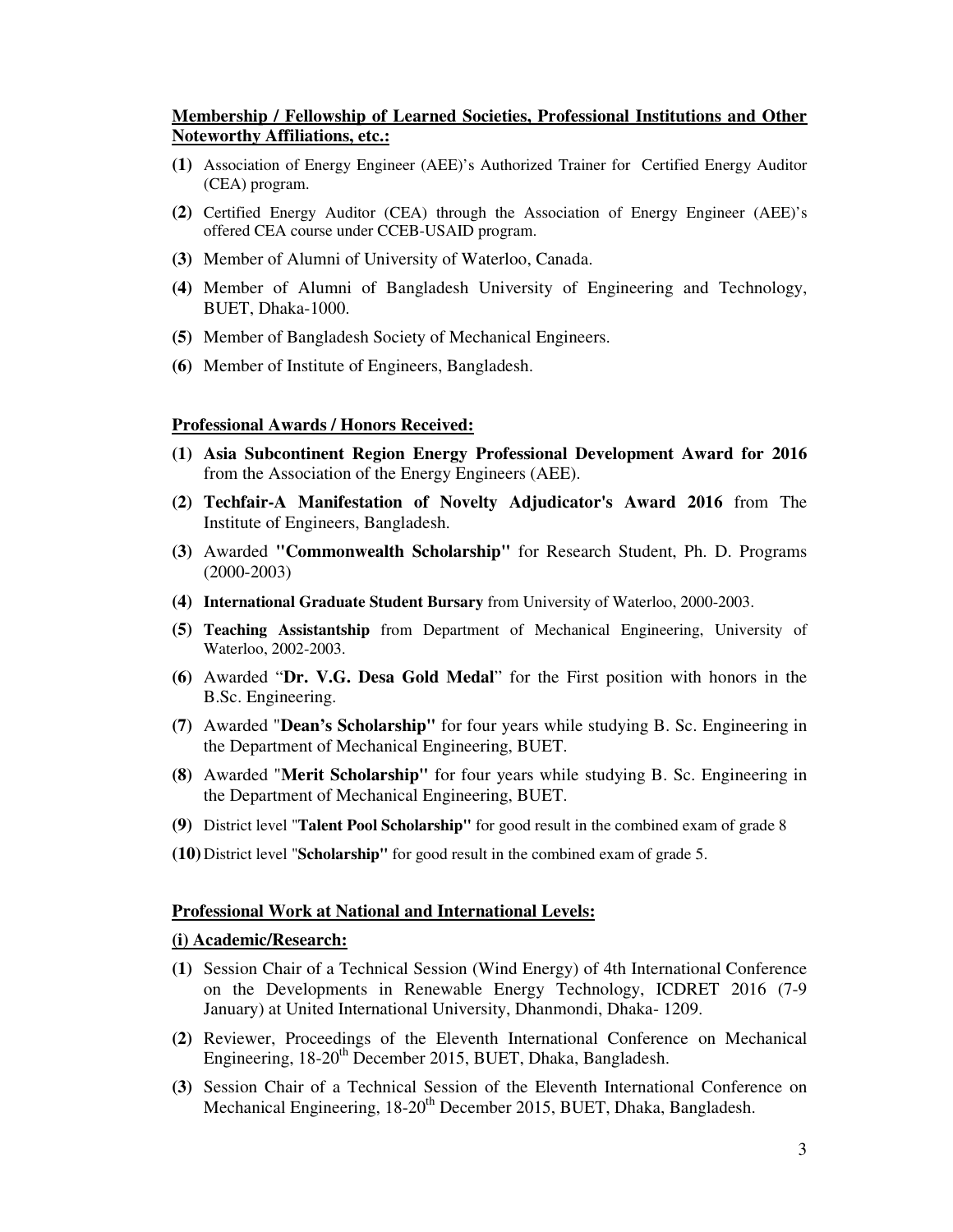- **(4)** Supervised a graduate research project entitled "Forced Convection Heat Transfer With Nanofluids in Flat Plate Solar Collector" funded by BUET, completed in August, 2015.
- **(5)** Reviewer, Proceedings of the Tenth International Conference on Mechanical Engineering, 20-21 June 2014, Dhaka, Bangladesh.
- **(6)** Session Chair of a Technical Session (Wind Energy) of 3rd International Conference on the Developments in Renewable Energy Technology, ICDRET 2014 (9-11 January) at United International University, Dhanmondi, Dhaka- 1209.
- **(7)** Supervised a graduate research project entitled "Mixed Convection in Trapezoidal Cavity at Various Aspect Ratios with a Moving Lid" funded by BUET, completed in July, 2009.
- **(8)** Supervised a graduate research project entitled "Natural Convection in a Trapezoidal Enclosure with Magneto-hydrodynamic Effect" funded by BUET, completed in September, 2007
- **(9)** Co-Supervised a graduate research project entitled "Numerical Study of Radiation on Natural Convection Flow on a Sphere with Heat" funded by BUET, completed in January, 2007.
- **(10)**Supervised a graduate research project entitled "Natural Convection Heat Transfer from Discrete Heat Sources in a three Dimensional Enclosure" funded by BUET, completed in January, 2005.
- **(11)**Reviewer, International Journal of Green Energy, Taylor & Francis.
- **(12)**Reviewer, Heat Transfer Engineering Journal, Taylor & Francis.
- **(13)**Reviewer, Journal of Computational and Applied Mathematics, Elsevier.
- **(14)**Reviewer, Journal of Mechanical Engineering, the Institute of Engineers, Bangladesh.
- **(15)**Reviewer, Journal of Naval Architecture and Marine Engineering, Department of Naval Architecture and Marine Engineering, BUET, Dhaka-1000, Bangladesh.
- **(16)**Member Secretary, Specialized Package Course Offered to Bangladesh Navy Officers Organized by Department of Mechanical Engineering, BUET, Dhaka-1000, for 2005 & 2006.
- **(17)**Reviewer, Proceedings of the Ninth International Conference on Mechanical Engineering,  $18-20<sup>th</sup>$  December 2011, Dhaka, Bangladesh.
- **(18)**Reviewer, Proceedings of the Eight International Conference on Mechanical Engineering, 26-28 December 2009, Dhaka, Bangladesh.
- **(19)**Reviewer, Proceedings of the Seventh International Conference on Mechanical Engineering, 29-31 December 2007, Dhaka, Bangladesh.
- **(20)**Reviewer, Proceedings of the 3rd BSME-ASME International Conference on Thermal Engineering 20-22 December, 2006, Dhaka, Bangladesh.
- **(21)**Reviewer, Proceedings of the Sixth International Conference on Mechanical Engineering, 28-30 December 2005, Dhaka, Bangladesh.
- **(22)**Member, Publication Committee, "Sixth International Conference on Mechanical Engineering", 28-30 December 2005, Dhaka, Bangladesh.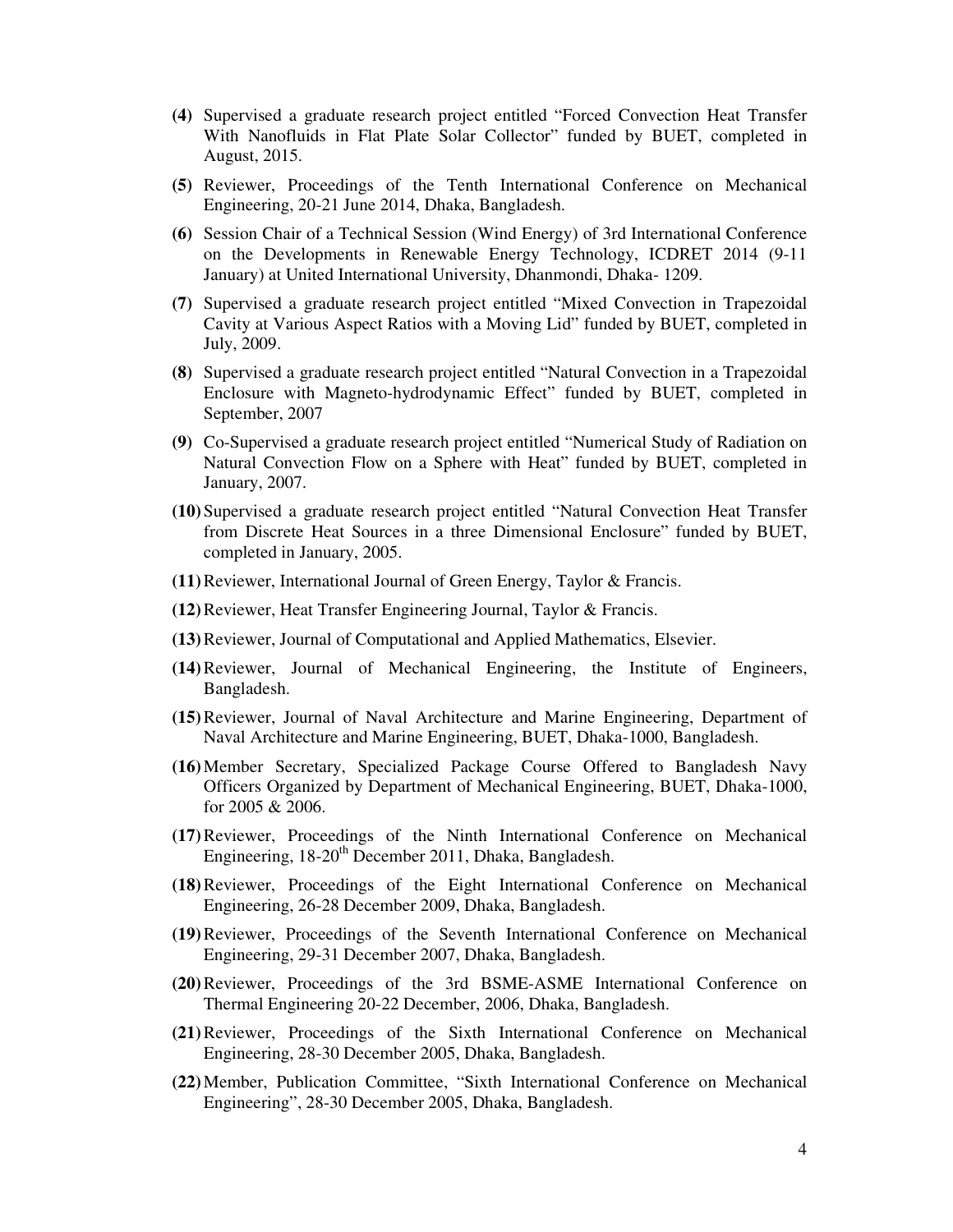- **(23)**Member, Publication Committee, "Third International Conference on Fluid Mechanics and Heat Transfer", BUET, Dhaka, Bangladesh, December 15-16, 1999.
- **(24)**Member, Research project, "Study of Damage and Productivity loss in Engineering /Manufacturing Industries during 1998 Flood" as a Co-Worker of the Flood Research Team of BUET, January, 1999.
- **(25)**Member, Publication Committee, "Second International Seminar on Fluid Mechanics and Heat Transfer", BUET, Dhaka, Bangladesh, December 17-18, 1997.
- **(26)**Supervised a Young Scientist (Md. Ahsan Habib Chowdhury, S/O: Azad Chowdhury, Vill.: 1/3 College Road, P.O.: Gaibandha and District: Gaibandha) for a design work entitled "Urea-Fertilizer Seeding Machine" funded by National Museum of Science and Technology, Agargaon, Sher-E-Bangla Nagar, Dhaka 1207, Bangladesh, 2004-2005.

#### **(ii) Technical Consultancy and Testing:**

- **(1)** Worked as a Consultant of "Determination of Energy Efficiency of Boiler, Generator, Heat Setting, Stanton and Drier of GMS Composite Knitting Ind. Ltd., Kashimpur, Gazipur", a consultancy work carried out by the Dept. of Mech. Engg., BUET, 2015-2016.
- **(2)** Worked as a Consultant of "Verification of Energy Audit Report of Ayman Group, Kaliakoir, Gazipur", a consultancy work carried out by the Dept. of Mech. Engg., BUET, 2015-2016.
- **(3)** Worked as a Consultant of "Design of Energy Efficient Kiln for Zazira Limes, Narayangonj", a consultancy work carried out by the Dept. of Mech. Engg., BUET, 2015-2016.
- **(4)** Worked as a Consultant of "Turnkey construction and implementation of common tannery effluent treatment plant including collection and conveyance system, Common Chrome Recovery Unit, Solid Waste Dumping Yard and Central Laboratory" for Bangladesh Small and Cottage Industries Corporation (BSCIC), a consultancy work carried out by the Dept. of Mech. Engg., BUET, 2014-2016.
- **(5)** Worked as a Consultant of "Development of Renovation of Airconditioning System of TB-1 at Hazrat Shahjalal International Airport", for Civil Aviation Authority of Bangladesh (CAAB) Dhaka, a consultancy work carried out by the Dept. of Mech. Engg., BUET, 2014-2016.
- **(6)** Worked as a Consultant of "Verification/ Certification of Lithium Bromide (LiBr) is a Integral Part of a Chiller of Mega Yarn Dying Mills Limited, Gazipur", a consultancy work carried out by the Dept. of Mech. Engg., BUET, in association with Bangladesh Customs, 2013.
- **(7)** Worked as a Consultant of "Preliminary Technical Feasibility Checking of Grid-Tie Solar Panel for Bangabandhu Sheikh Mujibur Rahman Novo-theatre, Dhaka", a consultancy work carried out by the Dept. of Mech. Engg., BUET, 2013.
- **(8)** Worked as a Consultant of "Verification of Installation of Capital Machinery / Spare Parts for Complete Humidification Plant of Rahmat Spinning Mills Ltd., Gazipur", a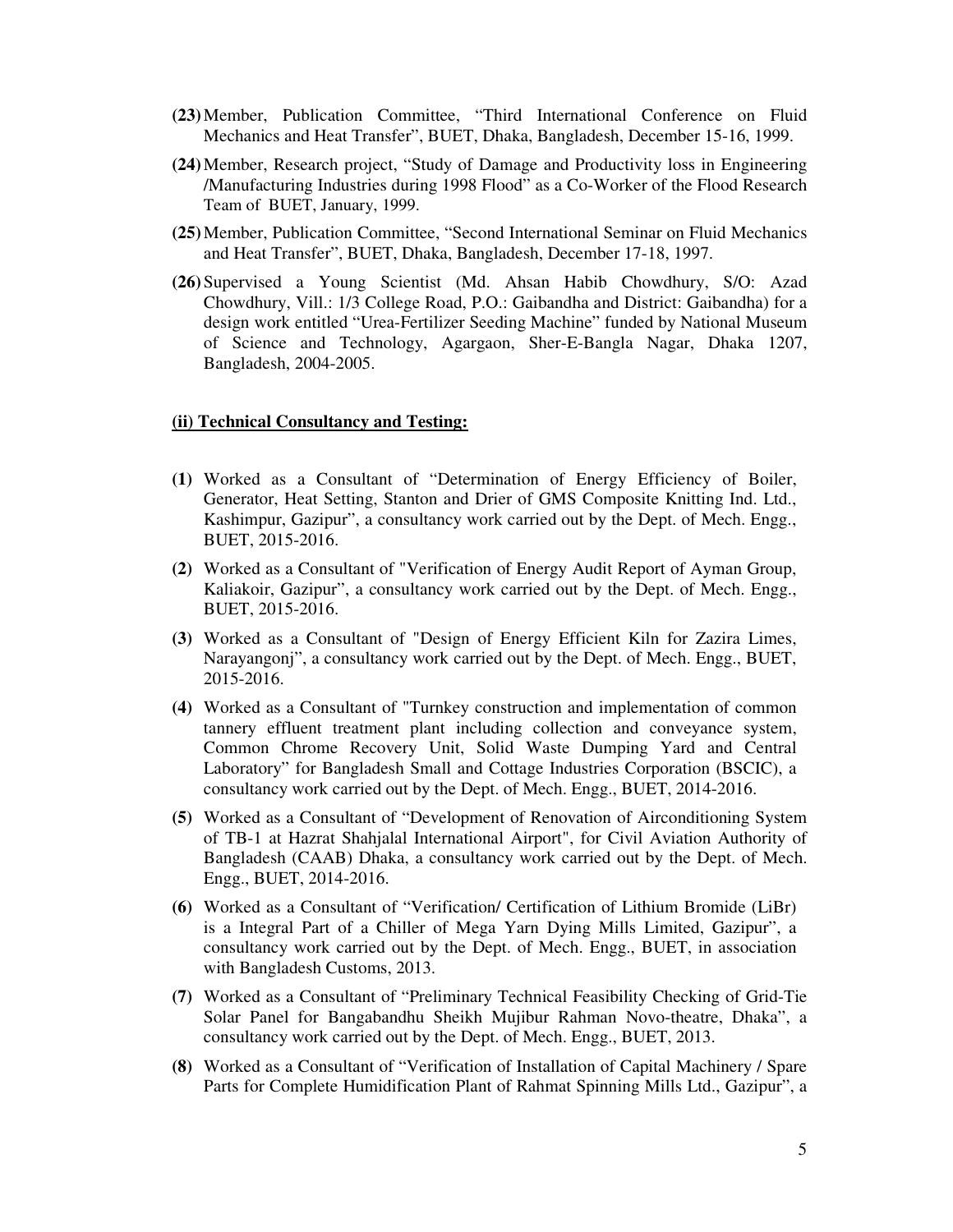consultancy work carried out by the Dept. of Mech. Engg., BUET, in association with Bangladesh Customs, 2013.

- **(9)** Worked as a Consultant of "Verification of Installation of Capital Machinery / Spare Parts for Auxiliary Equipment Systems for Refrigeration Production Line System of Butterfly Manufacturing Co. Ltd., Valuka, Mymensingh", a consultancy work carried out by the Dept. of Mech. Engg., BUET, in association with Bangladesh Customs, 2013.
- **(10)**Worked as a Consultant of "Performance Testing of New 300 TR Centrifugal Chiller and Cooling Tower Installed at Janata Bank Limited, Head Office", a consultancy work carried out by the Dept. of Mech. Engg., BUET, 2012.
- **(11)**Worked as a Consultant of "Technical Evaluation of Power Generation from Rice Husk for AKW Agro & Food Industries Ltd.", a consultancy work carried out by the Dept. of Mech. Engg., BUET, 2011.
- **(12)**Worked as a Consultant of "Technical Feasibility Checking of Power Generation from Coal Gas for M/S Jamir Ali Spinning Mills Ltd., Narayanganj", a consultancy work carried out by the Dept. of Mech. Engg., BUET, 2011.
- **(13)**Worked as a Consultant of "Preliminary Technical Feasibility Checking of 20-MW Solar Thermal Power Plant of Solarium Power Ltd.", a consultancy work carried out by the Dept. of Mech. Engg., BUET, 2011
- **(14)**Worked as a Consultant of "Checking the Design and Load Calculations of the Central Air-conditioning system, of National Crime Control & Operation Monitoring (NCCOM) Centre Bldg. at Police Head Quarter Premises, Fulbaria, Dhaka", a consultancy work carried out by the Dept. of Mech. Engg., BUET, 2011.
- $(15)$  Working as a Consultant of "Design of the Lifts and Fire fighting system for the  $18<sup>th</sup>$ Floor Tower Building for BUET Employees (Class III and IV), BUET", a consultancy work carried out by the Dept. of Mech. Engg., BUET, 2011.
- **(16)**Worked as a Consultant of "Verification of Installation of Capital Machinery / Spare Parts of Akij Ceramic Industries Ltd., Mymensingh", a consultancy work carried out by the Dept. of Mech. Engg., BUET, in association with Bangladesh Customs, 2011.
- **(17)**Worked as a Consultant of "Verification of Installation of Capital Machinery / Spare Parts of B.H Specialized Cold Storage Pvt. Ltd., Naogaon", a consultancy work carried out by the Dept. of Mech. Engg., BUET, in association with Bangladesh Customs, 2011.
- **(18)**Worked as a Consultant of "Verification of Installation of Capital Machinery / Spare Parts of ACI Pure Flour Limited, Narayangonj", a consultancy work carried out by the Dept. of Mech. Engg., BUET, in association with Bangladesh Customs, 2011.
- **(19)**Worked as a Consultant of "Verification of Installation of Capital Machinery / Spare Parts for Beverage Industry Beverage Filling Line of Partex Beverage Ltd., Gazipur", a consultancy work carried out by the Dept. of Mech. Engg., BUET, in association with Bangladesh Customs, 2011.
- **(20)**Worked as a Consultant of "Feasibility Study of Sugar Refinery and Co-Generation Power Generation to Existing Sugar Mills for BSFIC", a consultancy work carried out by the Dept. of Mech. Engg., BUET, 2009.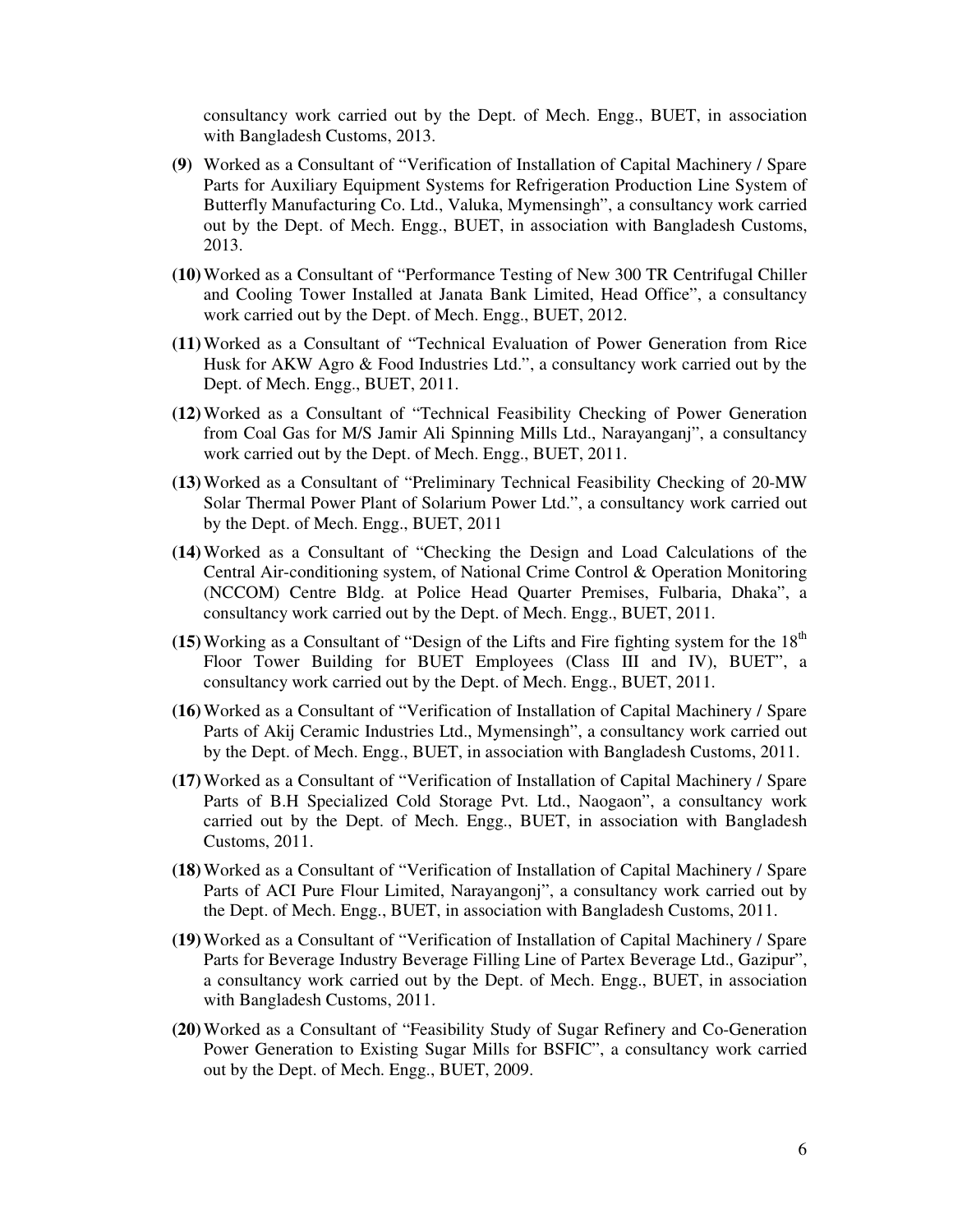- **(21)**Worked as a Consultant of "Checking the Design and Load Calculations of the Central Air-conditioning system, Lifts and Fire fighting system of Bangladesh Bank, Barisal", a consultancy work carried out by the Dept. of Mech. Engg., BUET, 2009.
- **(22)**Worked as a Consultant of "For the work of Purchasing and Installing a New Chiller at Janata Bank Limited, Head Office", a consultancy work carried out by the Dept. of Mech. Engg., BUET, 2009.
- **(23)**Worked as a Consultant of "Checking the Design and Load Calculations of the Central Air-conditioning system, Lifts and Fire fighting system of Bangladesh Bank, Rangpur", a consultancy work carried out by the Dept. of Mech. Engg., BUET, 2008.
- **(24)**Worked as a Consultant of "Verification of Installation of Capital Machinery / Spare Parts of Ifad Flour Mill", a consultancy work carried out by the Dept. of Mech. Engg., BUET, in association with Bangladesh Customs, 2008.
- **(25)**Worked as a Consultant of "Checking the Design and Load Calculations of the Lift, Fire fighting and Ventilation system of City Heart Building, Dhaka City Corporation", a consultancy work carried out by the Dept. of Mech. Engg., BUET, 2007.
- **(26)**Worked as a Consultant of "Verification of Installation of Capital Machinery / Spare Parts for Biological Waste Water Treatment Plant of IRIS Fabrics Limited, Gazipur", a consultancy work carried out by the Dept. of Mech. Engg., BUET, in association with Bangladesh Customs, 2007.
- **(27)**Worked as a Consultant of "Verification of Installation of Capital Machinery / Spare Parts for Pre-fab Cold Storage of M/S Golden Harvest Sea Food & Fish Processing Ltd.", a consultancy work carried out by the Dept. of Mech. Engg., BUET, in association with Bangladesh Customs, 2007.
- **(28)**Worked as a Consultant of "Viability of the Revised Development Project Proposal(RDPP) of incorporating a 125 bpm 1 Litre PET bottle line alongside the existing 500 bpm RGB of Tabani Beverage Company Ltd., Mirpur", a consultancy work carried out by the Dept. of Mech. Engg., BUET, 2007.
- **(29)**Worked as a Consultant of "Feasibility of Installation of Centrifugal pump instead of Screw Pump for Condensate at Ashugonj", A consultancy work carried out by the Dept. of Mech. Engg., BUET, in association with Zicom Equipment and Rupantorit Praketik Gas Company Limited RPGCL, 2006.
- **(30)**Worked as a Consultant of "Verification of Installation of Capital Machinery / Spare Parts of Jahanara Cold Storage Ltd.", a consultancy work carried out by the Dept. of Mech. Engg., BUET, in association with Bangladesh Customs, 2005.
- **(31)**Worked as a Consultant of "Verification of Installation of Capital Machinery / Spare Parts of M.M. Salt Industries Ltd.", a consultancy work carried out by the Dept. of Mech. Engg., BUET, in association with Bangladesh Customs, 2005.
- **(32)**Worked as a Consultant of "Verification of Installation of Capital Machinery / Spare Parts of N.R.G Spinning Mills Ltd.", a consultancy work carried out by the Dept. of Mech. Engg., BUET, in association with Bangladesh Customs, 2005.
- **(33)**Worked as a Consultant of "Surveying and Upgradation of Salt Iodization Plant (SIP) in Narrayangoj Zone", Sponsored by UNICEF in Collaboration with BSCIC, 2005- 2006.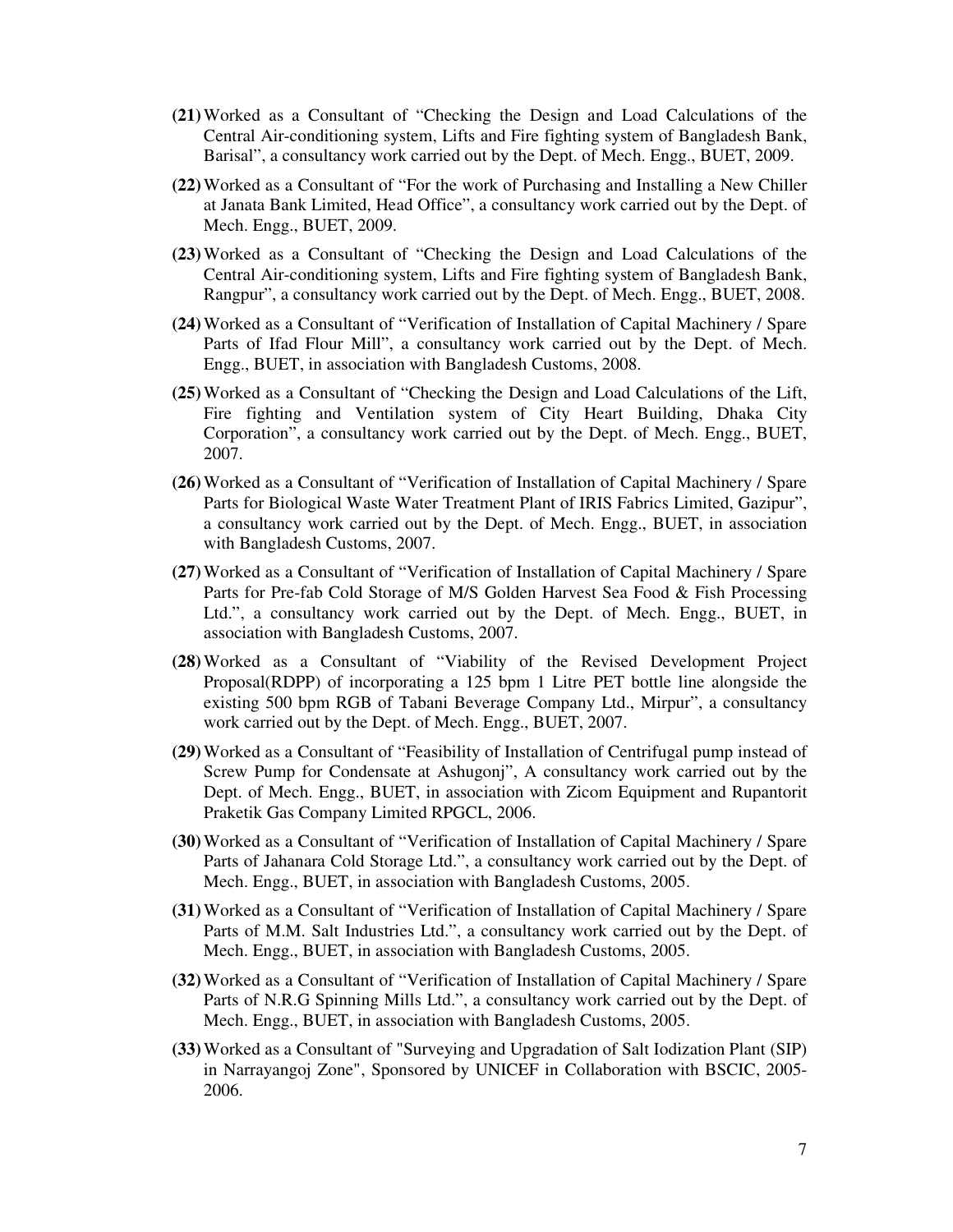- **(34)**Worked as a Consultant of "To Calculate the Cooling Capacity of a Truck Mounted Air-Conditioning Van", A consultancy work carried out by the Dept. of Mech. Engg., BUET, in association with Biman Bangladesh Airlines, 2004.
- **(35)**Involved in various testing conducted by the Dept. of Mech. Engg., BUET, Dhaka, according to International Standards for different organizations throughout the country, which include:

Test of various Mechanical properties for Elastomeric Bearing Pad; Test of various Mechanical properties of Prestressed High Tension Steel Strands, High Tension Steel Wires, Mild Steel Deformed Bars; Test of Spring Stiffness and Toe Load of the Elastic Rail Clips under dynamic loading; Dimension and Hydrostatic Pressure test of Ductile Iron and PVC Pipes; Test of Load capacity of different components of hanging Cranes in Biman Hangar Complex, Performance Test of Various type of Pumps, IC Engines, Testing of Fuels, Lubricants and Chemicals, Calibration of Different type of measuring Instruments etc.

### **Participation in National Commissions, Committees, etc. commissioned by the Government of Bangladesh and Govt. Institution / Organizations:**

- **(1)** Member, Boiler Inspector Examination Committee, Chief Boiler Inspector Office, Shilpa Bhaban, Dhaka.
- **(2)** Member, Selection Board for the appointment of the Director (Technical) of the Rural Power Company Ltd. (RPCL).
- **(3)** Electro-mechanical Engineering Adviser, Jibon Bima Corporation, Dhaka-1000.
- **(4)** Member, Pre-shipment Inspection Committee of the Greater Rangpur Agriculture & rural Development Project, Department of Agriculture Extension (DAE), Khamarbari, Dhaka-1215.
- **(5)** Member, Tender Evaluation Committee (Technical) of the CID Police, Dhaka, Bangladesh.
- **(6)** BUET Delegate (Mechanical), Dhaka City Corporation, Dhaka-1000.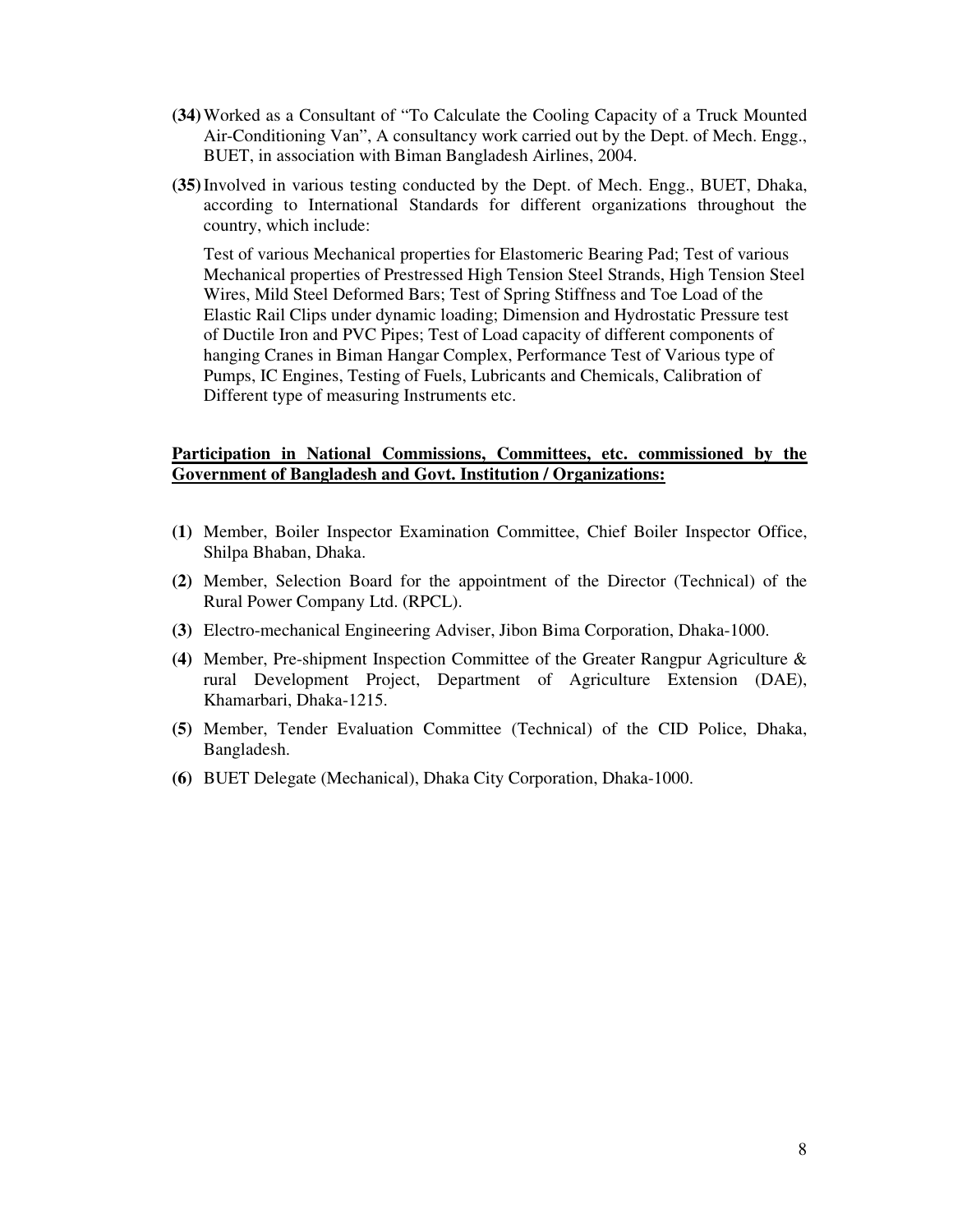|              |  |  | Supervision Thesis / Design Project at undergraduate Level since the last |  |  |
|--------------|--|--|---------------------------------------------------------------------------|--|--|
| appointment: |  |  |                                                                           |  |  |

|    | <b>Title of the Thesis</b>                                           | Year |
|----|----------------------------------------------------------------------|------|
|    | 1. Effect of Radiation on Free Convection Flow on a Sphere with      |      |
|    | Isothermal Surface and Uniform Surface Heat Flux.                    |      |
|    | 2. Thermal Conductivity Measurement of Insulating Material and       |      |
|    | <b>Error Minimization</b>                                            | 2007 |
|    | 3. Design and Fabrication of a Constant Temperature Bath             |      |
|    | 4. Moisture Permeability Measurement                                 |      |
|    | 5. Effect of Channel Inclination Angle on Natural Convection Heat    |      |
|    | Transfer                                                             |      |
|    | 6. Mixed Convection in a Rectangular Cavity with Backward Facing     |      |
|    | Step.                                                                |      |
| 7. | Micro Fluid Dynamics in Two Dimensional Engineered Cell              |      |
|    | Systems in Bioreactors.                                              |      |
| 8. | Analysis of Propeller Fan In Compartment of Household                | 2008 |
|    | Refrigerator                                                         |      |
|    | 9. CFD Analysis of Effect of Height of North Wall and Width and      |      |
|    | Length on Evaporation in a Solar Still.                              |      |
|    | 10. Computational Analysis of an Airfoil in Ground Effect            |      |
|    | 11. Atmosphere Reentry Simulation of Space Shuttle                   |      |
|    | 12. Interaction between Natural Convection and Radiation in Circular |      |
|    | and Arc Cavity                                                       |      |
|    | 13. Numerical Analysis of Pulsating Blood Flow in a Human Coronary   |      |
|    | Artery                                                               |      |
|    | 14. Modeling of Blood Flow and Heat Transfer Trough Human Vein       |      |
|    | 15. Numerical Analysis of Micro Heat Pipe                            |      |
|    | 16. Load Alleviation on Wind Turbines in Variable Flow and           | 2009 |
|    | Different Airfoil Geometry                                           |      |
|    | 17. Analysis of Propeller Fan in Compartment of Household            |      |
|    | Refrigerator                                                         |      |
|    | 18. Passive Shroud Cooling Concept For HP Turbine CFD Based          |      |
|    | Approach                                                             |      |
|    | 19. Numerical Study of Evaporation Heat Transfer Characteristics of  |      |
|    |                                                                      |      |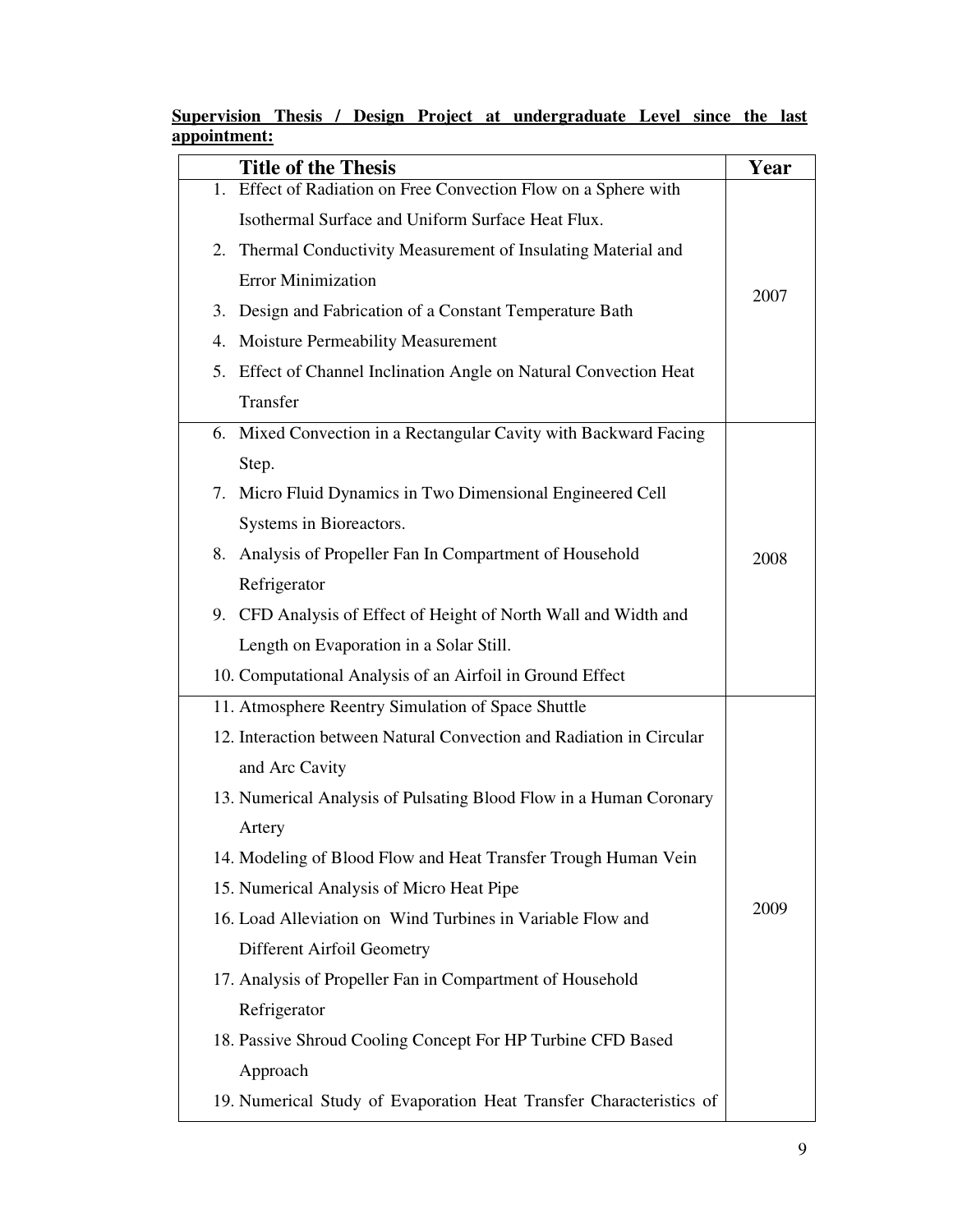| Refrigerant R-134a in Horizontal Small Tube.                          |      |
|-----------------------------------------------------------------------|------|
| 20. CFD Analysis of Free Convection and Mass Transfer Flow Near a     |      |
| <b>Vertical Plate</b>                                                 |      |
| 21. Design of a Micro Fluidic Cooling system.                         |      |
| 22. Numerical analysis of pulsatile blood flow and vessel wall        |      |
| mechanics in different degrees of stenoses.                           | 2012 |
| 23. Experimental Analysis of Savonius Rotor with four twisted blades: |      |
| Performance & Aerodynamic characteristics.                            |      |
| 24. Design of a Micro Fluidic Cooling system.                         |      |
| 25. Numerical analysis of pulsatile blood flow and vessel wall        |      |
| mechanics in different degrees of stenoses.                           | 2013 |
| 26. Experimental Analysis of Savonius Rotor with four twisted blades: |      |
| Performance & Aerodynamic characteristics.                            |      |
| 27. Study of Magneto-hydrodynamic Pump: Analytical Approach           |      |
| 28. Constant Pitch Propeller Design for low Subsonic Airplane         | 2014 |
| 29. CFD Analysis of an Aero plane Wing of NACA 4412 Aerofoil          |      |
| 30. Biogas Production from Tannery Wastage using Mesophilic           |      |
| Anaerobic Digestion Process.                                          |      |
| 31. Measurement of Calorific values of Tannery Wastages Containing    |      |
| low and high chromium and raw fleshy Wastages using Bomb              | 2015 |
| Calorimeter.                                                          |      |
| 32. Optimizing the Ventilation m using Numerical Analysis to Ensure   |      |
| Desired Temperature and Waste Heat Recovery in Large Industrial       |      |
| Hall.                                                                 |      |
| 33. Numerical Study of Nanofluid Mixed Convection in Two Sided Lid    |      |
| Driven Cavity Including Discrete Heat Sources and a Rotating          |      |
| Cylinder.                                                             |      |
| 34. Numerical Study of Magneto-Hydrodynamic Mixed Convection of       |      |
| Nanofluid (Cu-Water) in Lid Driven Skewed Enclosure with              | 2016 |
| Circular Rotating Element Inside.                                     |      |
| 35. Mixed Convection & MHD Effect Analysis in Lid-Driven Cavity       |      |
| with Sinusoidally Curved Bottom Wall Using CNT-Water                  |      |
| Nanofluid in a Porous Medium.                                         |      |
|                                                                       |      |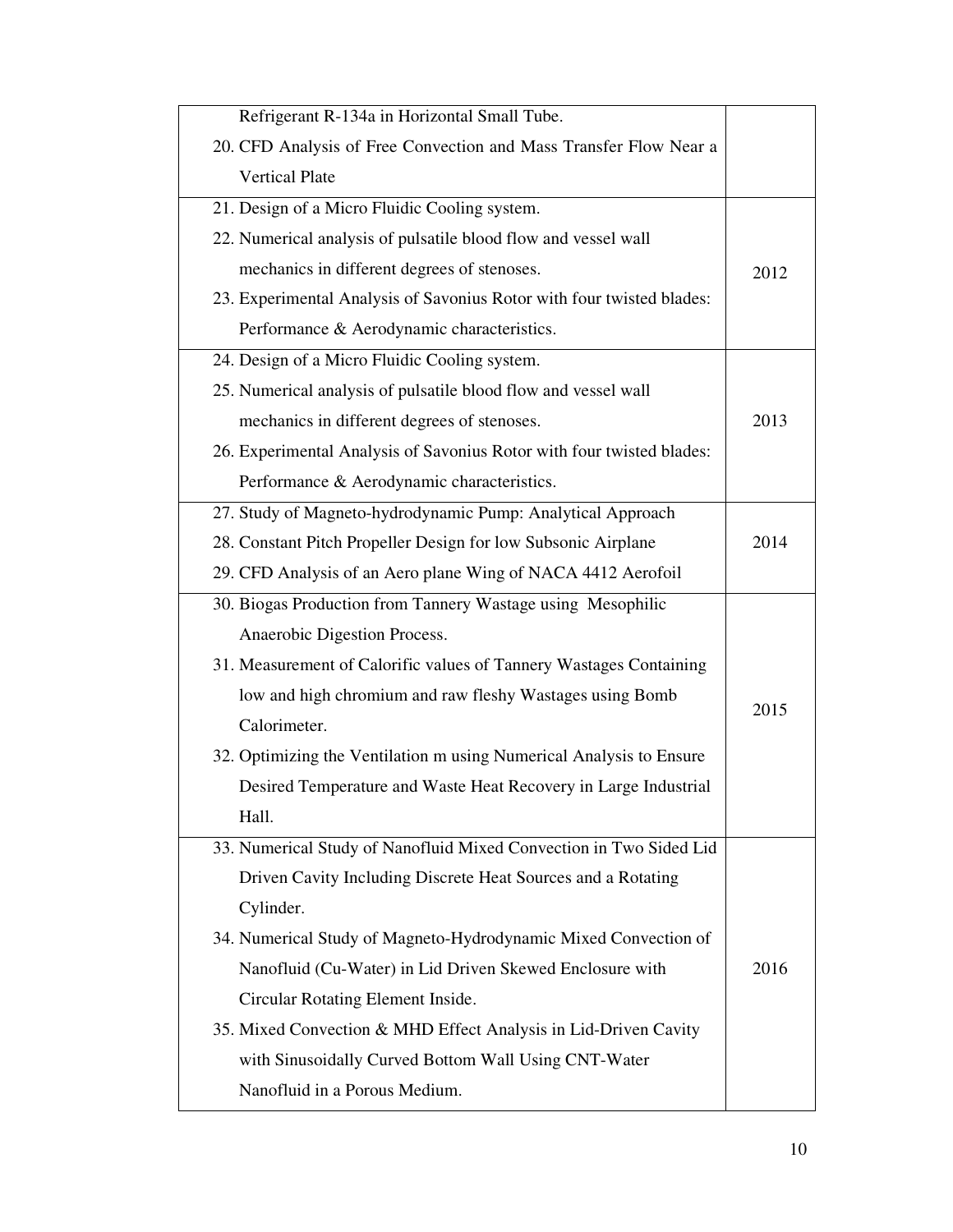# **Supervision of Completed Graduate Research Work:**

| <b>Level (Masters /</b> | <b>Thesis Title</b>                                                                             |      |
|-------------------------|-------------------------------------------------------------------------------------------------|------|
| Ph.D.)                  |                                                                                                 |      |
| M. Sc. Engg.            | Forced Convection Heat Transfer With Nanofluids<br>in Flat Plate Solar Collector                | 2015 |
| M. Sc. Engg.            | Mixed Convection in Trapezoidal Cavity at Various<br>Aspect Ratios with a Moving Lid            | 2009 |
| M. Sc. Engg.            | Natural Convection in a Trapezoidal Enclosure<br>with Magneto-hydrodynamic Effect               | 2007 |
| M. Phil. (Mathematics)* | Numerical Study of Radiation on Natural<br>Convection Flow on a Sphere with Heat Generation     | 2007 |
| M. Sc. Engg.            | Natural Convection Heat Transfer from Discrete<br>Heat Sources in a three Dimensional Enclosure | 2005 |

\* As a Co-Supervisor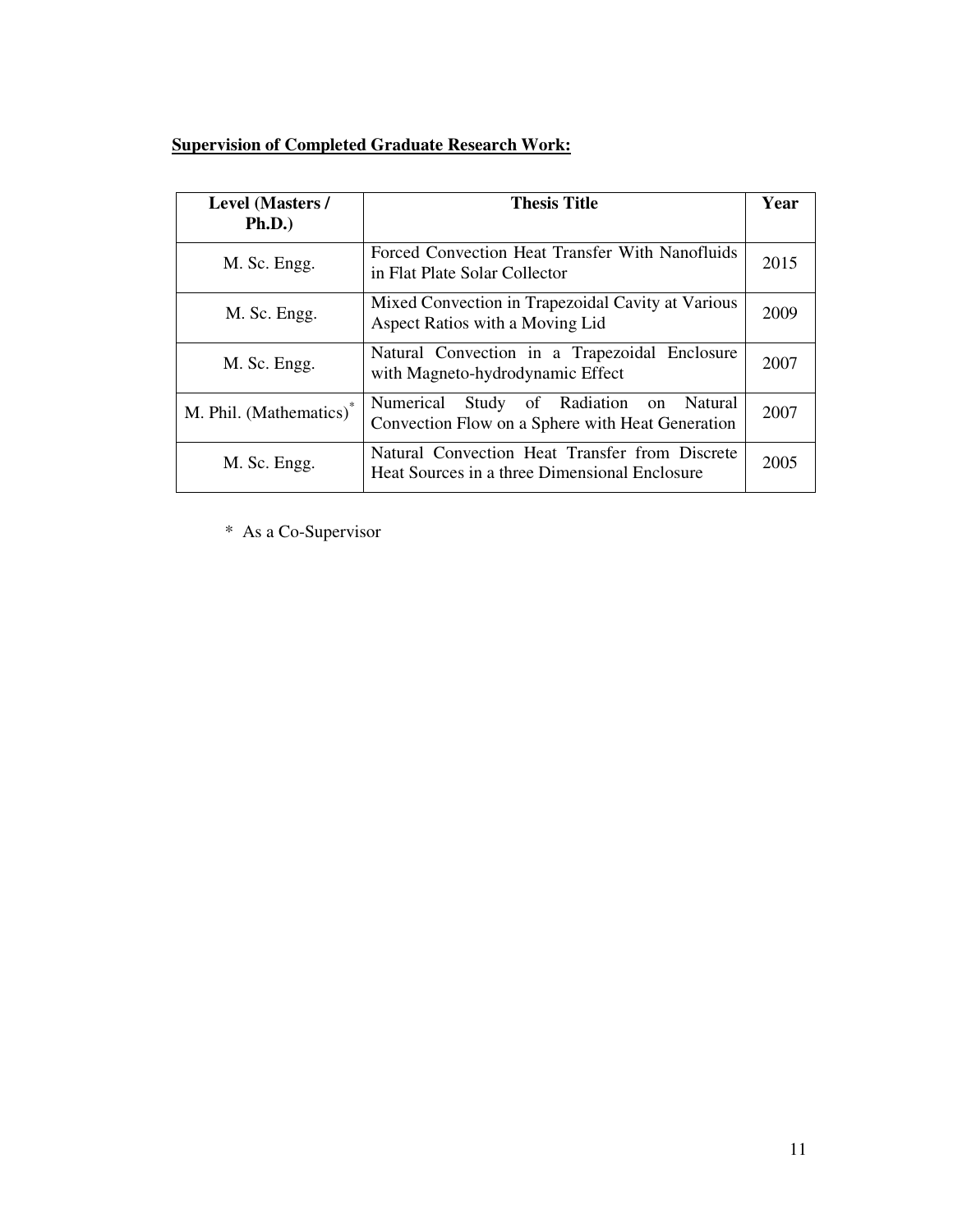#### **LIST OF PUBLICATIONS**

## **(a) Book Chapter:**

(1) **M. A. H. Mamun**, T. R. Tanim, M. M. Rahman, R. Saidur and Shuichi Nagata, "*Analysis of Mixed Convection in a Lid Driven Trapezoidal Cavity*", **Convection and Conduction Heat Transfer**, INTECH Open Access Publisher, Croatia, 2011, ISBN 978-953-307-582-2, Chapter 3, pp. 55-82.

#### **(b) Journal Publications:**

- (1) Mojumder, S., Saha, S., Saha, S. & **Mamun, M. A. H.** "*Combined effect of Reynolds and Grashof numbers on mixed convection in a lid-driven T-shaped cavity filled with water-Al2O3 nanofluid*", Journal of Hydrodynamics, Vol. 27(5), pp. 782-794, 2015.
- (2) Md. Rumman ul Ahsan, Protyasha Prachurja, Abu Rayhan Md. Ali, **Mohammad Arif Hasan Mamun** "*Determination of Effect of Elliptic Notches and grooves on Stress Concentration Factors on Notched Bar in Tension and Grooved Shaft Under Torsion*", Journal of Naval Architecture and Marine Engineering, Vol.10, No: 1, 2013.
- (3) M. Rahman, **M. A. H. Mamun**, and R. Saidur "*Analysis of Magnatohydrodynamic Mixed Convection and Joule Heating in Lid-driven Cavity Having a Square Block*", Journal of the Chinese Institute of Engineers, **Taylor and Francis**, Vol. 34, No. 5, pp. 585-599, July 2011.
- (4) **M. A. H. Mamun**, M. M. Rahman, M. M. Billah, R. Saidur, "*A Numerical Study on the Effect of a Heated Hollow Cylinder on Mixed Convection in a ventilated Cavity*", International Communications in Heat and Mass Transfer, **Elsevier**, Vol. 37, Issue: 9, pp. 1326-1334, 2010.
- (5) M. Miraj, M.A. Alim, and **M.A.H. Mamun**, "*Effect of radiation on natural convection flow on a sphere in presence of heat generation*", International Communications in Heat and Mass Transfer, **Elsevier,** Volume: 37, Issue: 6, pp. 660 - 665, July 2010.
- (6) **M. A. H. Mamun**, T. R. Tanim, M. M. Rahman, R. Saidur and S. Nagata, "*Mixed Convection Analysis in Trapizoidal Cavity with a Moving Lead*" International Journal of Mechanical and Materials Engineering (IJMME), Vol. 5, No. 1, pp. 18-28, 2010.
- (7) K. Y. Leong, R. Saidur, S. N. Kazi and **A.H. Mamun**, "*Performance investigation of an automotive car radiator operated with nanofluid-based coolants*", Applied Thermal Engineering, **Elsevier,** Vol. 30, Issues: 17-18, pp. 2685-2692, 2010.
- (8) **Mohammad Arif Hasan MAMUN**, Shuichi NAGATA, Kazutaka TOYOTA, Yasutaka IMAI and Toshiaki SETOGUCHI, "*Hydrodynamic Analysis of Wave – induced Nonlinear Motion of Backward Bent Duct Buoy by the Use of the Particle Method*", OTEC (ISSN 0916-2429), Vol. 15, pp. 27-31, 2010.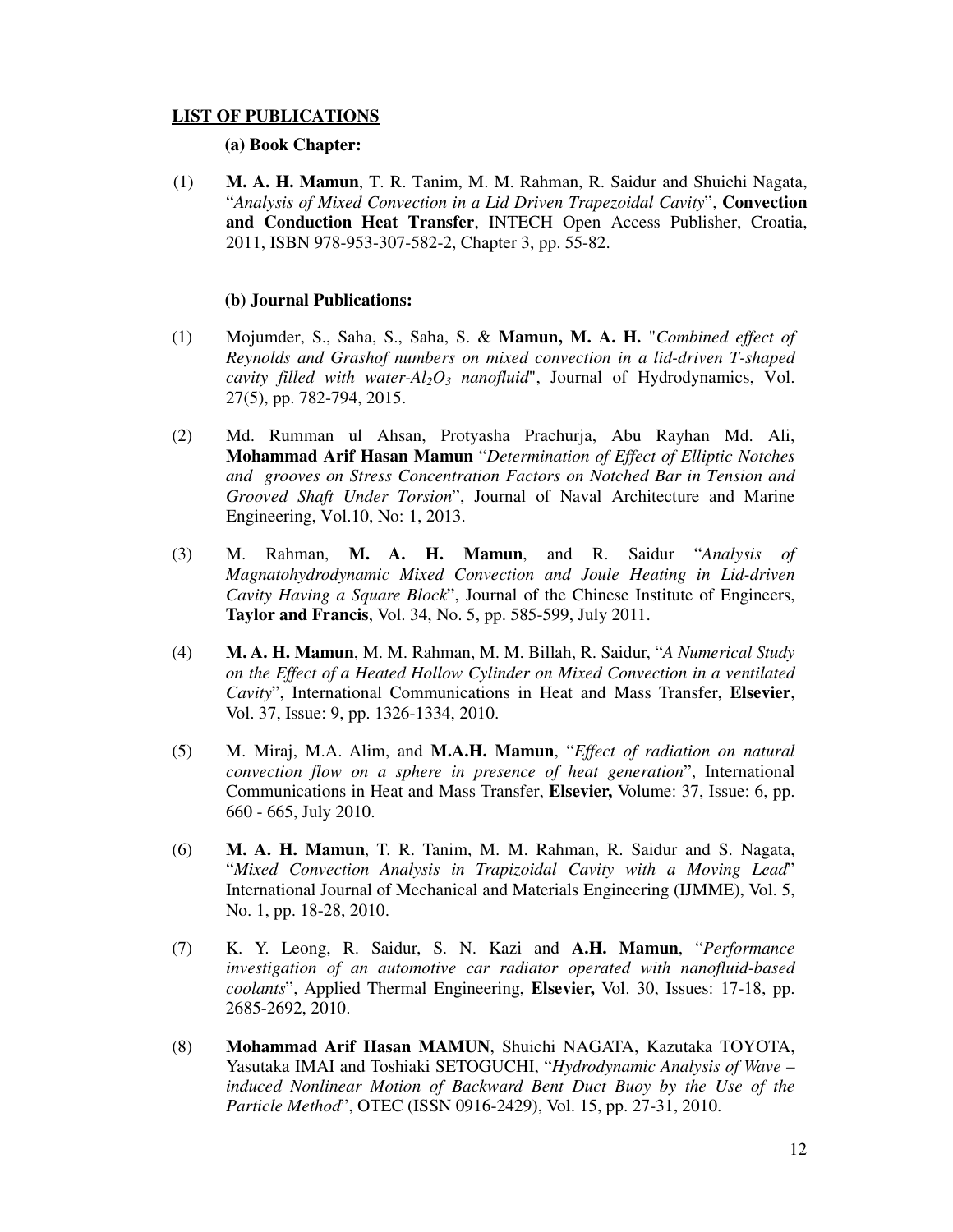- (9) Yasutaka IMAI, Shuichi NAGATA, Kazutaka TOYOTA, and **Mohammad A. H. MAMUN**, "*Duc Extension Effect on the Primary Conversion of a Wave Energy Converter Bacward Bent Duct Buoy*", OTEC (ISSN 0916-2429), Vol. 15, 2010, pp. 33-36.
- (10) **Mohammad Arif Hasan Mamun**, Md. Tofiqul Islam and Md. Mustafizur Rahman, "*Natural Convection in a Porous Trapezoidal Enclosure with Magneto-hydrodynamic Effect*", Lithuanian Association of Nonlinear Analysts, Nonlinear Analysis: Modelling and Control (LANA), 2010, Vol. 15, No. 2, 159– 184.
- (11) M. M. Rahman, **M. A. H. Mamun**, M. M. Billah, and R. Saidur, "*Natural Convection Flow in a Square Cavity with Internal Heat Generation and a Flush Mounted Heater on a Side Wall*", Journal of Naval Architecture and Marine Engineering, Vol. 7, Issues: 1, 2010, pp. 37-50.
- (12) R. Saidur, E.A. Abdelaziz, M. Hasanuzzaman, and M. A. H. Mamun, "*A Study of Energy Efficiency, Economic and Environmental Benefits of a Cooling Tower*", International Journal of Mechanical and Materials Engineering (IJMME), Vol. 5, 2010, No. 1, pp. 87-94.
- (13) M. M. Rahman, M. M. Billah, **M. A. H. Mamun**, R. Saidur and M. Hasanuzzaman, "*Reynolds and prandtl numbers effects on MHD mixed convection in a lid-driven cavity along with joule heating and a centered heat conducting circular block*", International Journal of Mechanical and Materials Engineering (IJMME), Vol. 5 (2010), No. 2, pp. 163-170.
- (14) M. M. Rahman, **M. A. H. Mamun**, R. Saidur and Shuichi Nagata, "*Effect of a Heat Conducting Horizontal Circular Cylinder on MHD Mixed Convection in a Lid-Driven Cavity along with Joule Heating*", International Journal of Mechanical and Materials Engineering (IJMME), Vol. 4 (2009), No. 3, pp. 256- 265.
- (15) Md. M. Rahman, M.A. Alim, **M.A.H. Mamun**, "*Finite Element Analysis of Mixed Convection in a Rectangular Cavity with a Heat-Conducting Horizontal Circular Cylinder*", Lithuanian Association of Nonlinear Analysts, Nonlinear Analysis: Modelling and Control (LANA), 2009, Vol. 14, No. 2 pp.217-247.
- (16) Md. Tofiqil Islam, Sumon Saha, Goutom Saha, Md. Mustafizur Rahman, **Md. Arif Hasan Mamun** and Md. Quamrul Islam, "*Numerical Simulation on Mixed Convection in a Parallelogrammic Ventilated Enclosure*", Ganit Journal. Bangladesh Math. Soc., 2008, Vol. 28, pp. 45-58.
- (17) **M.A.H. Mamun**, D.A. Johnson, K.G.T. Hollands, and W.H. Leong, "*PIV Measurements of the Flow Field inside an Enclosed Cubical Cavity in Natural Convection*", Experiments in Fluids, **Springer**, Volume: 44, Issue: 4, April 2008, pp. 647 - 659.
- (18) Md. Tofiqul Islam, Sumon Saha, **Md. Arif Hasan Mamun** and Mohammad Ali, "*Two Dimensional Numerical Simulation of Mixed Convection in a Rectangular Open Enclosure*", Fluid Dynamics and Materials Processing, **Tech Science**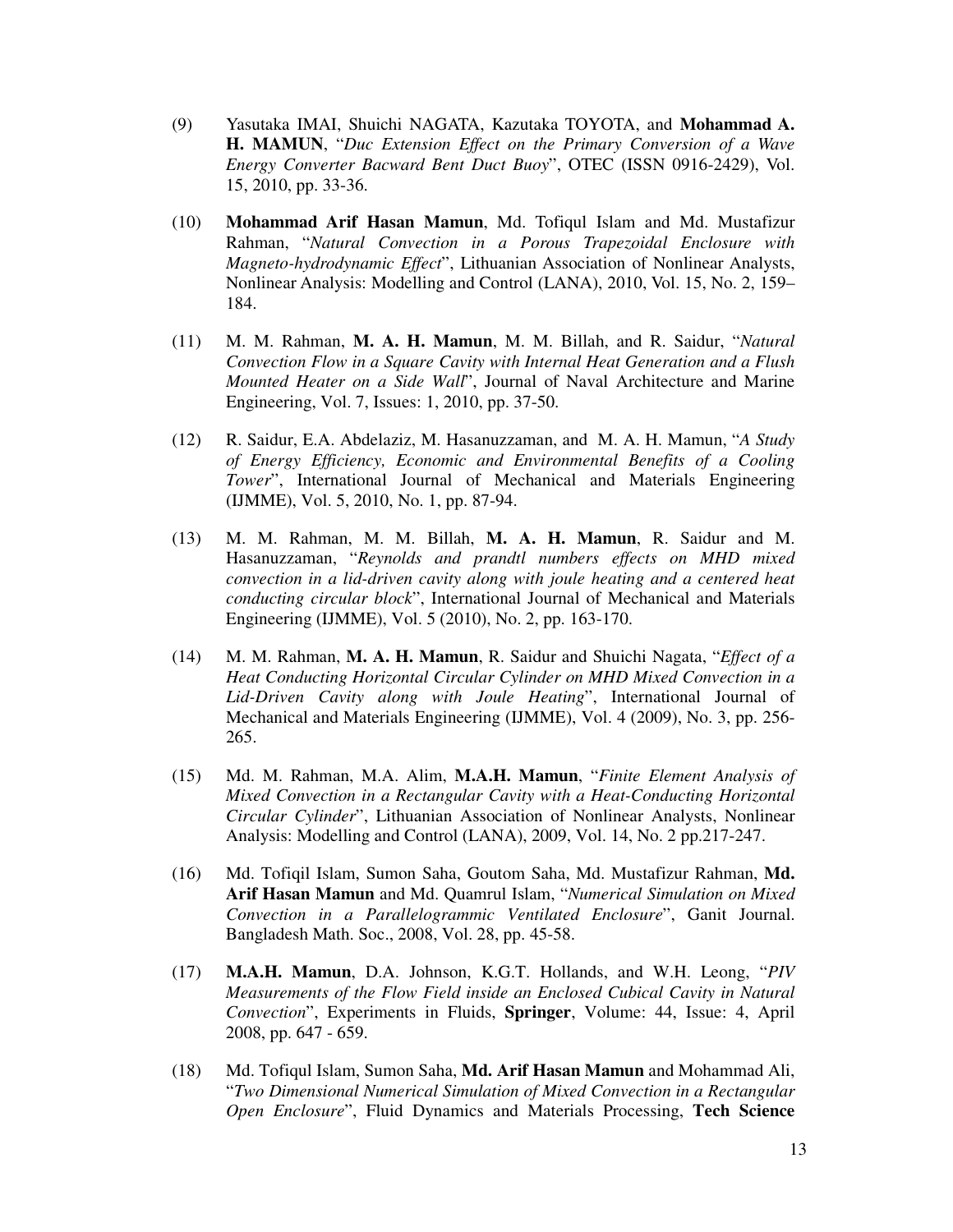**Press**, vol.4, no.2, pp.125-137, 2008.

- (19) Sumon Saha, **Md. Arif Hasan Mamun**, M Zakir Hossain and A.K.M Sadrul Islam, "*Mixed Convection in an Enclosure with Different Inlet and Exit Configurations*", Journal of Applied Fluid Mechanics, Vol. 1, No. 1, 2008, pp. 78-93.
- (20) Goutam Saha, Sumon Saha and **Md. Arif Hasan Mamun**, "*A Finite Element Method for Steady-State Natural Convection in a Square Tilt Open Cavity*", ARPN Journal of Engineering and Applied Sciences, Vol. 2, No. 2, April 2007, pp. 41-49.
- (21) M. M. Rahman, M. A. Alim, **M. A. H. Mamun,** M. K. Chowdhury and A. K. M. S. Islam, "*Numerical study of opposing mixed convection in a vented enclosure*", ARPN Journal of Engineering and Applied Sciences, Vol. 2, No. 2, April 2007, pp. 25-36.
- (22) Md. Tofiqul Islam\*, Sumon Saha and **Md. Arif Hasan Mamun** and Goutam Saha, "*Natural Convection in an Inclined Square Enclosure Containing Internal Energy Sources*", Journal of Mechanical Engineering, The Institution of Engineers, Bangladesh,Vol. ME37, June 2007, pp. 24-32.
- (23) Sumon Saha, Md. Tofiqul Islam, Mohammad Ali, **Md. Arif Hasan Mamun** and M. Quamrul Islam, "*Effect of Inlet and Outlet Locations on Transverse Mixed Convection Inside a Vented Enclosure*", Journal of Mechanical Engineering, The Institution of Engineers, Bangladesh, Vol. ME36, December 2006, pp. 27- 37.
- (24) **M.A.H. Mamun**, W.H. Leong, K.G.T. Hollands, & D.A. Johnson, "*Cubical-Cavity Natural Convection Benchmark Experiments: An Extension*", International Journal of Heat and Mass Transfer, Vol. 46, pp. 3655-3660, 2003.
- (25) Shohel Mahmud, Syeda Humaira Tasmin, **Mohammad Arif Hasan Mamun**, "*Thermodynamic Analysis of Mixed Convection in a Channel with Transverse Hydromagnetic Effect*", International Journal of Thermal Science, Vol. 42, pp. 731-740, 2003.
- (26) S. Mahmud, **M.A.H. Mamun**, & A.K.M. Sadrul Islam, "*Separation Characteristics of Fluid Flow in a Pipe with Wavy Surface*", International Journal of Applied Mechanics and Engineering, Vol. 7, No. 4, pp. 1263-1278, 2002.
- (27) Syeda Humaira Tasmin, Mahmud Shohel, **Mohammad Arif Hasan Mamun**, "*Entropy Generation in a Porous Channel with Hydromagnetic Effect*" Exergy, an International Journal, Vol. 2, pp. 300-308, 2002.
- (28) Shohel Mahmud, A. K. M. Sadrul Islam, **Mohammad Arif Hasan Mamun**, "*Separation Characteristics of Fluid Flow Inside Two Parallel Plates with Wavy Surface*" International Journal of Engineering Science, Vol. 40, pp. 1495- 1509, 2002.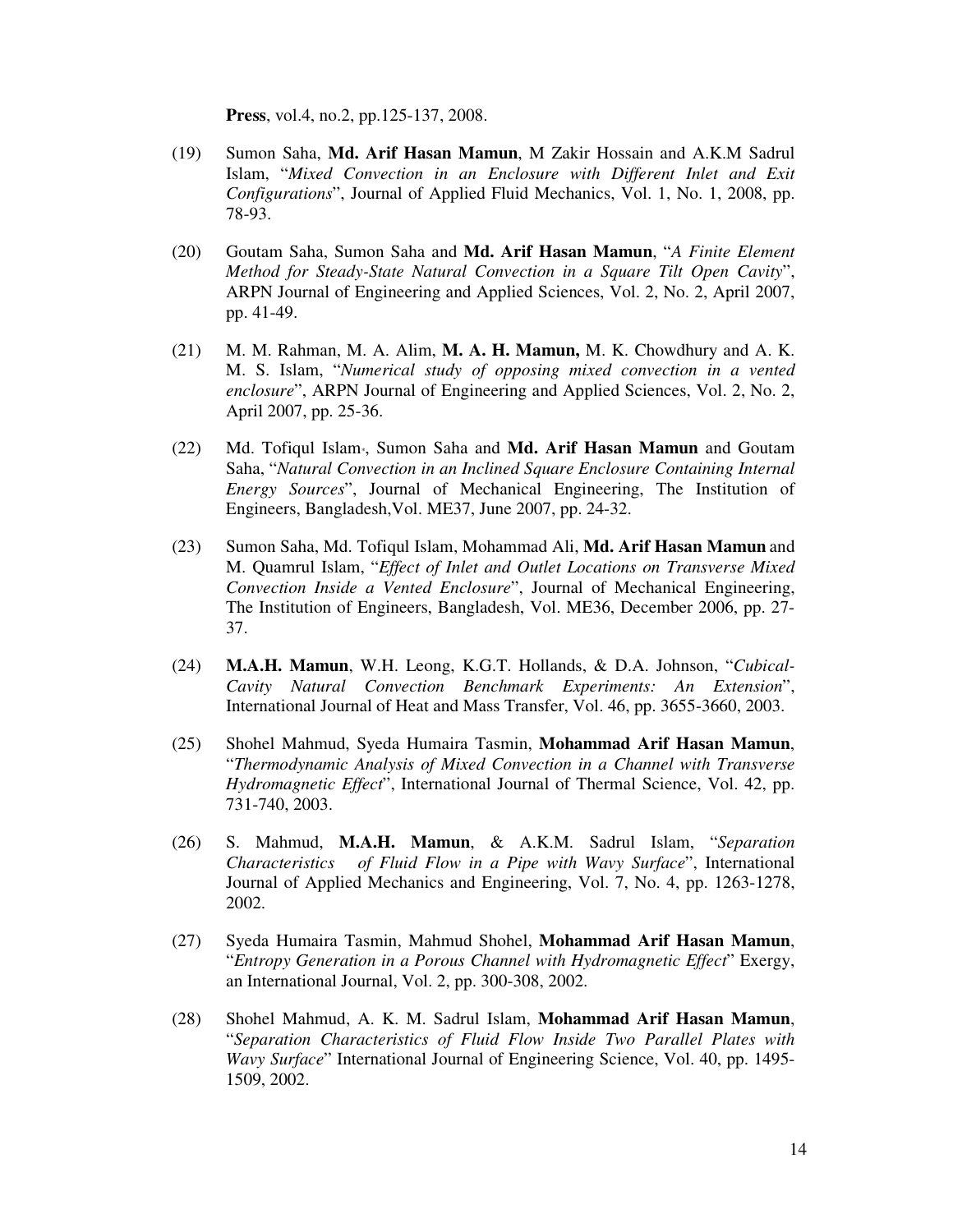#### **(c) Elsevier Procedia***:*

- (1) Mojumder, S., Saha, S., Saha, S. & **Mamun, M. A. H.**, "*Effect of magnetic field on natural convection in a C-shaped cavity filled with ferrofluid*", Procedia Engineering, 105 (2015), pp. 96-104.
- (2) Md. Jane Alam Khan, Md. Rakibul Hasan, **Md. Arif Hasan Mamun**, "*Flow behavior and temperature distribution in micro-channels for constant wall heat flux*", Procedia Engineering, Science Direct, 56 (2013) 350-356, Published by Elsevier Ltd.

#### **(d) Conferences** *(national and international conferences):*

- (1) **Mohammad Arif Hasan Mamun**, "*Optimization of Energy Efficiency: A precondition to achieve Green Environment for our Planet*", 2nd Anniversary-2016 Publication of Sustainable and Renewable Energy Development Authority (SREDA), Power Division, Ministry of Power, Energy, and Mineral.
- (2) Md. Naim Jahangir, Siduzzaman Khan, Ayesha Kabir Mila, Mohidus Samad Khan, **Mohammad Arif Hasan Mamun**, "*Biogas Production from Tannery Wastage Using Mesophilic Anaerobic Digestion Process*", Proceedings of the International Conference on Mechanical Engineering (ICME2015) 18-20 December 2015, Dhaka, Bangladesh (Paper ID. 199).
- (3) Mohieminul Islam Khan, Khan Md. Rabbi, Saadbin Khan and **M.A.H. Mamun**, "*Mixed Convection Analysis in Lid-driven Cavity with Sinusoidally Curved Bottom Wall Using CNT-Water Nanofluid*", Proceedings of the International Conference on Mechanical Engineering (ICME2015) 18-20 December 2015, Dhaka, Bangladesh (Paper ID. 384).
- (4) **Mohammad Arif Hasan Mamun**, Mohammad Jane Alam Khan, "*Study of Mixed Convection in a Ventilated Square Enclosure with a Heated Hollow Cylinder*", Proceedings of the 14th Asia Congress of Fluid Mechanics - 14th ACFM October 15 - 19, 2013; Hanoi and Halong, Vietnam.
- (5) KM. Rafidh Hassan, **Mohammad Arif Hasan Mamun**, "*Influence of Different Degrees of Stenosis and Time Period on the Flow Behavior Through Affected Artery and Stress Distribution on Vessel Wall*", Proceedings of the 14th Asia Congress of Fluid Mechanics - 14th ACFM October 15 - 19, 2013; Hanoi and Halong, Vietnam.
- (6) Sanchita Amin, Dipak Kanti Das, **Arif Hasan Mamun**, "*Wake induced unsteadiness on flat plate boundary layer*", Proceedings of the 14th Asia Congress of Fluid Mechanics - 14th ACFM October 15 - 19, 2013; Hanoi and Halong, Vietnam.
- (7) M. Jane Alam Khan**, Md. Arif Hasan Mamun**, "*Study of Micro-channel Heatexchanger For Improved Heat Transfer and Flow Behavior*," Proceedings of the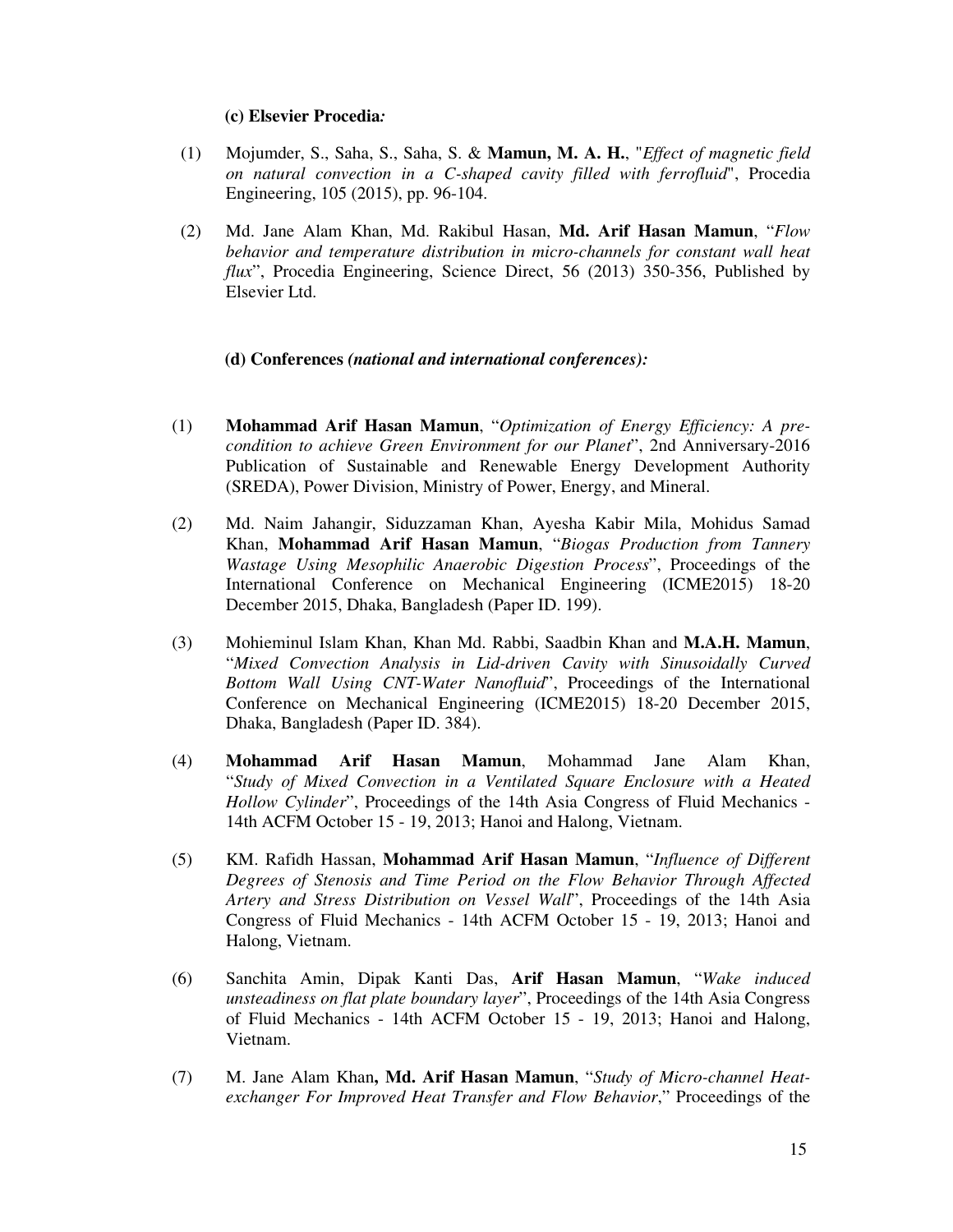International Conference on Mechanics and Fluid Engineering (ICMFE- 2013), June 29-30, 2013, Bangkok.

- (8) **Md. Arif Hasan Mamun**, Md. Rakibul Hasan, Mohammad Jane Alam Khan, "Design *of A Micro-Fluidic Cooling System*", Proceedings of the International Conference on Mechanical Engineering and Renewable Energy 2011 (ICMERE2011) 22- 24 December 2011, Chittagong, Bangladesh.
- (9) **Md. Arif Hasan Mamun**, Mohammad Jane Alam Khan, Md. Rakibul Hasan, "*Analysis of A Micro-Channel Heat Exchanger*", Proceedings of the International Conference on Mechanical Engineering 2011 (ICME2011) 18-20 December 2011, Dhaka, Bangladesh (ICME11-RT-040).
- (10) Shuichi Nagata, Kazutaka Toyota, Yasutaka Imai, Toshiaki Setoguchi, **M. A. H. Mamun**, and Hiroyuki Nakagawa, "*Numerical Analysis on Primary Conversion Efficiency of Floating OWC-type Wave Energy Converter*", Proceedings of the Twenty-first (2011) International Offshore and Polar Engineering Conference, Maui, Hawaii, USA, June 19-24, 2011, Copyright  $\odot$  2011 by the International Society of Offshore and Polar Engineers (ISOPE)
- (11) **Mohammad Arif Hasan Mamun**, Shuichi Nagata, Kazutaka Toyota, Yasutaka Imai and Toshiaki Setoguchi, "*Analysis of Backward Bent Duct Buoy by Moving Particle Semi-implicit Method*", Proceedings of the International Conference on Mechanical, Industrial and Energy Engineering 2010, 23-24 December, 2010, Khulna, Bangladesh.
- (12) **Mohammad Arif Hasan Mamun**, Shuichi Nagata, Kazutaka Toyota, Yasutaka Imai and Toshiaki Setoguchi, "*Numerical Simulation of Backward Bent Duct Buoy by Moving Particle Semiimplicit Method*," Proceedings of the 13<sup>th</sup> Asian Congress of Fluid Mechanics, 17-21 December 2010, Dhaka, Bangladesh
- (13) **Mohammad Arif Hasan Mamun**, Shuichi Nagata, Kazutaka Toyota, Yasutaka Imai and Toshiaki Setoguchi, "*Wave Energy Utilization: Recent Trend*," Proceedings of the  $13<sup>th</sup>$  Asian Congress of Fluid Mechanics, 17-21 December 2010, Dhaka, Bangladesh
- (14) M. M. Rahman, Saidur Rahman and **M. A. H. Mamun**, "*Effect of Nanofluid on Mixed Convection in a Ventilated Enclosure*," Proceedings of the 13<sup>th</sup> Asian Congress of Fluid Mechanics, 17-21 December 2010, Dhaka, Bangladesh
- (15) A.B.M. Toufique Hasan, Sumon Saha, Md. Tarekul Alam, Md. Nasim Hasan, **Md. Arif Hasan Mamun** and A.K.M. Sadrul Islam, "*A Numerical Study on the Physiologically Realistic Pulsatile Flow throughan Eccentric Arterial Stenosis*", 17<sup>th</sup> Australasian Fluid Mechanics Conference Auckland, New Zealand, 5-9 December 2010.
- (16) **Mohammad Arif Hasan Mamun**, Shuichi Nagata, Kazutaka Toyota, Yasutaka Imai and Toshiaki Setoguchi, "Hydrodynamic Analysis Of Backward Bent Duct Buoy By Moving Particle Semi-Implicit Method", Proceedings of the 2010 International Ocean Energy Symposium  $\&$  9<sup>th</sup> joint Young Reasearcher Forum, August 30-September 1, 2010, Busan, Korea.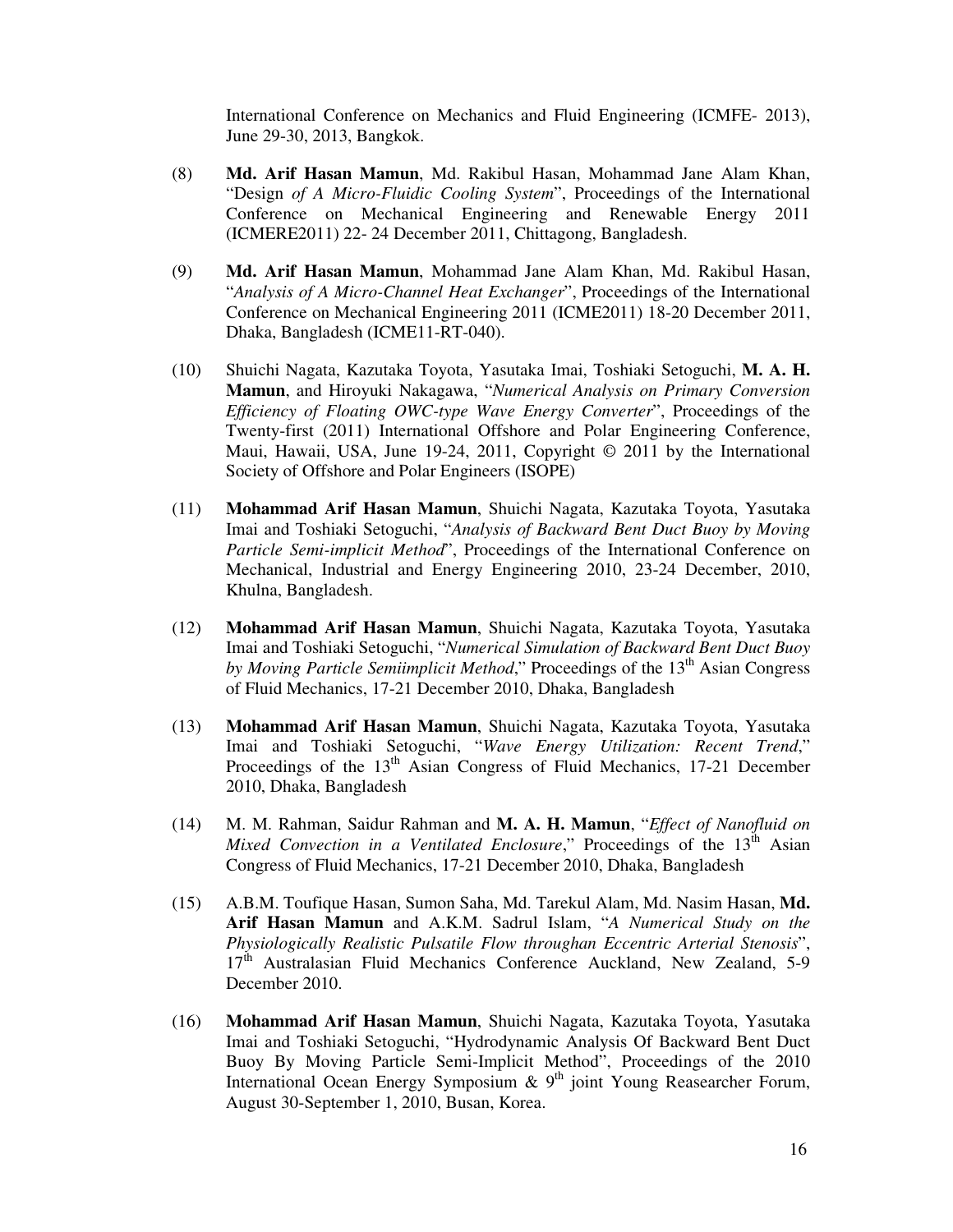- (17) Mohammad Mamunur Rahman, Farzana Rahman, Aktaruzzaman, **Mohammad Arif Hasan Mamun**, "*Robotic Arm*", Proceedings of the International Conference on Magnetism and Advanced Materials (ICMAM-2010), 03-07 March 2010, Dhaka, Bangladesh.
- (18) **M. A. H. Mamun**, M. M. Rahman, and Shuichi Nagata, "*Effect of Conduction on Combined Free and Forced Convection in a ventilated Cavity with a Heat-Generating Solid Circular Body*", Proceedings of the 8<sup>th</sup> International Conference on Mechanical Engineering, 26-28 December, 2009, Dhaka, Bangladesh (ICME09-TH-21).
- (19) Md. N. H. Khan Chowdhury, Sumon Saha and **Md. A. Hasan Mamun**, "*Mixed Convection Analysis in a Lid Driven Trapezoidal Cavity with Isothermal Heating*  at Bottom for Various Aspect Angels" Proceedings of the 8<sup>th</sup> International Conference on Mechanical Engineering, 26-28 December, 2009, Dhaka, Bangladesh (ICME09-TH-10).
- (20) Naheed Ferdous, Md. Tofiqul Islam, **Md. A. Hasan Mamun**, "*Natural Convection and Radiation in Circular and Arc Cavity*", Proceedings of the 8<sup>th</sup> International Conference on Mechanical Engineering, 26-28 December, 2009, Dhaka, Bangladesh (ICME09-TH-02).
- (21) M.N. Hossain, **M.A.H. Mamun** and S. Saha, "*Mixed Convention in a Trapezoidal Cavity with Moving LID an Top wall and Heating from Below*", Proceedings of the International Conference on Chemical Engineering 2008, ICChE 2008, 29-30 December, Dhaka, Bangladesh
- (22) **M. A. H. Mamun**, M. T. Islam and A. K. M. S. Islam, "*Effect of MHD on Natural Convection In A Trapezoidal Enclosure***",** Proceedings of the 12th Asian Congress of Fluid Mechanics, 18-21 August 2008, Daejeon, Korea.
- (23) M. H. Banna, **M. A. H. Mamun** and A. K. M. Sadrul Islam, "*Effect of Aspect Ratio on Mixed Convection in a Microstructure Filled Vented Cavity*", Proceedings of the 12th Asian Congress of Fluid Mechanics 18-21 August 2008, Daejeon, Korea.
- (24) Rahman, M. M., Alim, M. A., Saha, S. and **Mamun, M. A. H.**, "*Mixed Convection in a Vented Enclosure with an Adiabatic Arc Shaped Baffle*", published on the book of abstracts in  $15<sup>th</sup>$  Mathematics Conference, Bangladesh Mathematical Society, University of Dhaka, Dhaka, Bangladesh, December 29-31, 2007.
- (25) **M. M. Rahman**, M. A. Alim and M. A. H. Mamun, "*Mixed Convection in a Square Cavity with a Heat-Conducting Horizontal Circular Cylinder*", 7th International Conference on Mechanical Engineering, 29-31 December, 2007, Dhaka, Bangladesh (Paper No. 208).
- (26) M. M. Rahman, S. Saha, M. A. Alim, **M. A. H. Mamun**, "*Effects of Duct Velocity Profile and Entry Length for Mixed Convection in a Horizontal Channel with an Open Cavity*", Proceedings of the 11<sup>th</sup> Annual Paper Meet, APM 25-26 December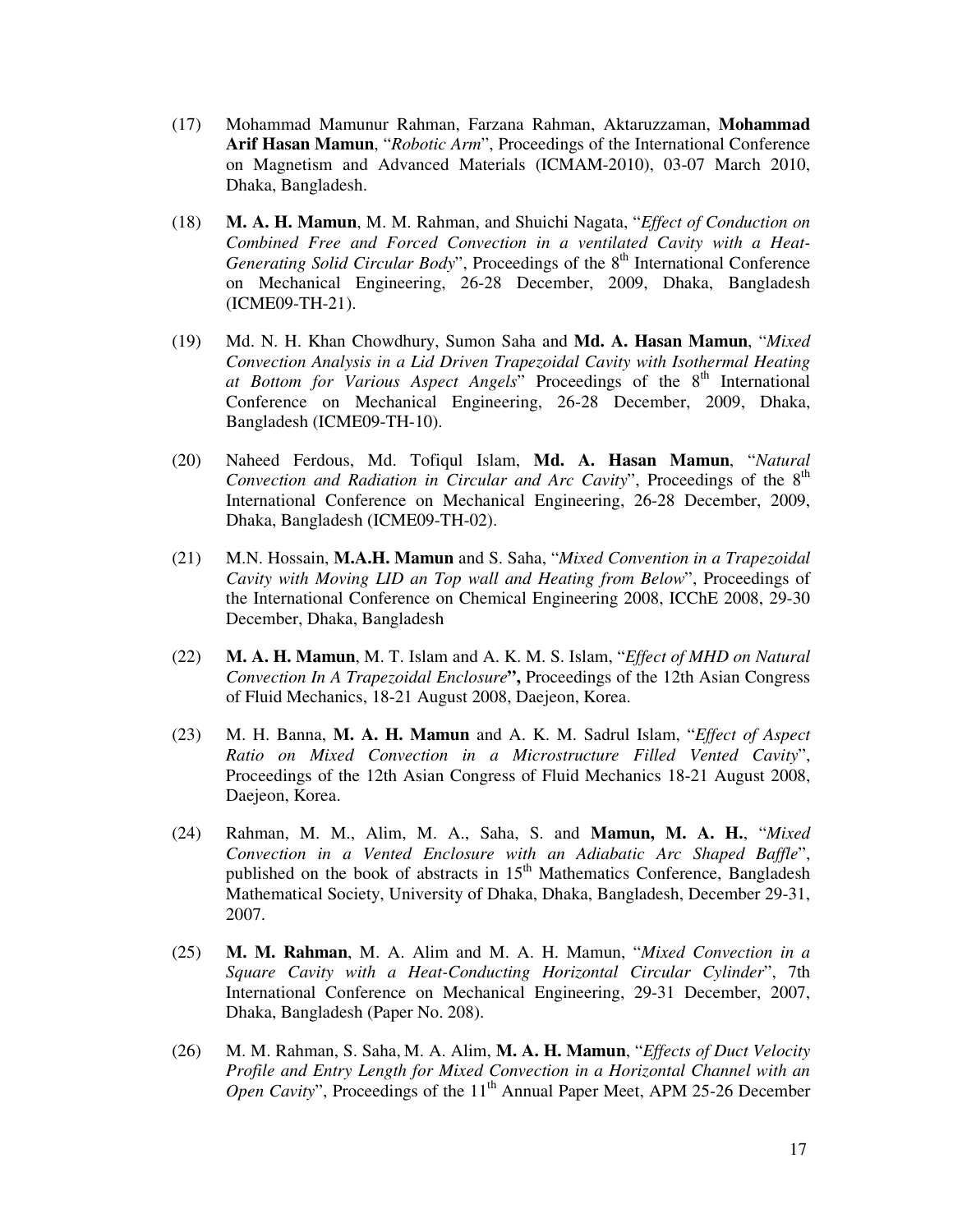2006, Dhaka.

- (27) Sumon Saha, Mohammad Ali, **Md. Arif Hasan Mamun** and M. Quamrul Islam, "*Effect of Corrugation Frequency on Mixed Convection In A Vented Enclosure of Vee-Corrugated Vertical Walls*", Proceedings of the 3rd BSME-ASME International Conference on Thermal Engineering 20-22 December, 2006, Dhaka, Bangladesh.
- (28) Abu Bakar Siddique, **Md. Arif Hasan Mamun**, C. M. Feroz, A. K. M Sadrul Islam, "*Natural Convection in a Triangular Enclosure*" , Proceedings of the 3rd BSME-ASME International Conference on Thermal Engineering 20-22 December, 2006, Dhaka, Bangladesh.
- (29) Md. Tofiqul Islam, Sumon Saha, **Md. Arif Hasan Mamun** and C M Feroz, "*Computational Analysis of Mixed Convection Heat Transfer in A Ventilated Enclosure*" , Proceedings of the 3rd BSME-ASME International Conference on Thermal Engineering 20-22 December, 2006, Dhaka, Bangladesh
- (30) S. Saha, M. M. Rahman, M. A. Alim, **M. A. H. Mamun** and A. K. M. S. Islam, "*Opposing Mixed Convection in a Vented Enclosure: Effects of Inlet Port Location and Prandtl Number*", Proceedings of the International Conference on Fluid and Thermal Energy Conversion 2006© FTEC 2006, Jakarta, Indonesia, December 10 – 14, 2006.
- (31) **Arif Hasan Mamun**, Tawhid Ezaz and A.K.M.Sadrul Islam, "*Natural Convection Heat Transfer from discrete Heat Sources in a Three Dimensional Enclosure*", Proceedings of The Eleventh Asian Congress on Fluid Mechanics (11ACFM),  $22<sup>nd</sup>$  -25<sup>th</sup> May, 2006, Kuala Lumpur, Malaysia, Organized by –The Institution of Engineers, Malaysia.
- (32) A.K.M.Sadrul Islam, Tawhid Ezaz and **Arif Hasan Mamun**, "*Effect of the size of Heated Strip on Natural Convection in a 3D Enclosure with Uniform Heat Input in One Side and Isothermal Wall on Other-Side*", Proceedings of The Eleventh Asian Congress on Fluid Mechanics (11ACFM),  $22<sup>nd</sup> -25<sup>th</sup>$  May, 2006, Kuala Lumpur, Malaysia, Organized by –The Institution of Engineers, Malaysia.
- (33) Mohammad Ahsan Habib, Md.Rafiqul Islam and **M. Arif Hasan Mamun**, "*Power Generation from Tidal Energy in the Coastal Area of Bangladesh*", 5th International Mechanical Engineering Conference and  $10<sup>th</sup>$  Annual Paper Meet, 30 Sept.- $2^{nd}$  October 2005, Dhaka, Bangladesh, Organized by – Mechanical Engineering Division, The Institution of Engineers, Bangladesh.
- (34) Sanchita Amin, Susanjib Sarkar and **Arif Hasan Mamun**, "*Design and Manufacture of Vertical Tube Evaporator for Water Treatment*", 5<sup>th</sup> International Mechanical Engineering Conference and 10<sup>th</sup> Annual Paper Meet, 30 Sept.-2<sup>nd</sup> October 2005, Dhaka, Bangladesh, Organized by – Mechanical Engineering Division, The Institution of Engineers, Bangladesh
- (35) Tawhid Ezaz, **Arif Hasan Mamun** and Shohel Mahmud, "*Numerical Study of Natural Convection in an Annular Space Bounded by a circular and Elliptical Isothermal Cylinder*", 4<sup>th</sup> International Mechanical Engineering Conference, 28-31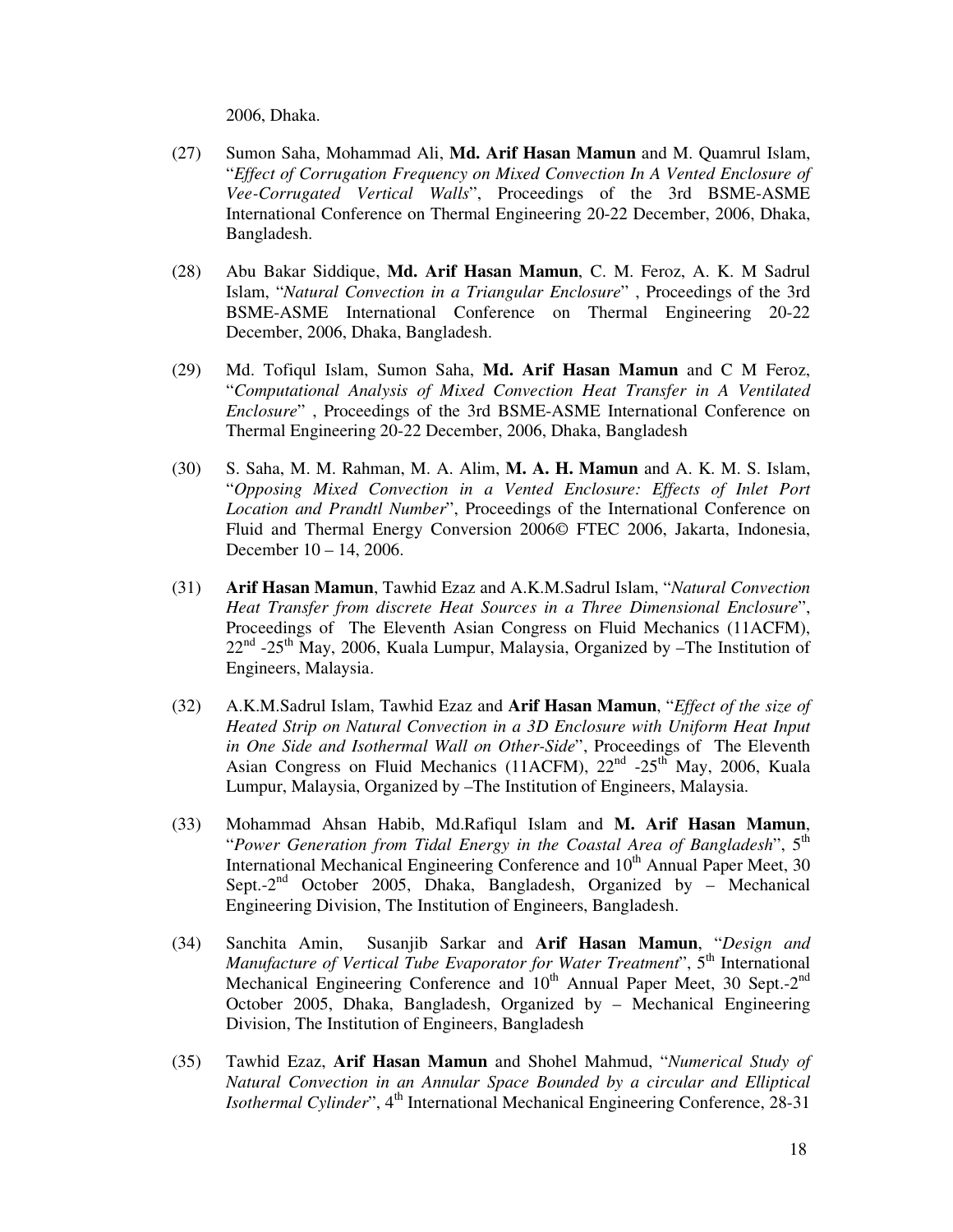December 2004, Dhaka, Bangladesh.

- (36) **M. A. H. Mamun**, D. A. Johnson , K. G. T. Hollands, & W. H. Leong, "*PIV Measurement of the Flow Field inside an Enclosed Cubical Cavity in Natural Convection*", Proceedings of the 12<sup>th</sup> International Symposium on Applications of Laser Techniques to Fluid Mechanics, 12-15 July 2004, Lisbon, Portugal.
- (37) **M. A. H. Mamun**, W. H. Leong, K. G. T. Hollands, & D. A. Johnson, "*Natural Convection Benchmark Experiments Across a Cubical Cavity*", 2nd BSME-ASME International Conference on Thermal Engineering, 2-4 January 2004, Dhaka, Bangladesh.
- (38) **Md. Arif Hasan Mamun**, D. A. Jhonson and K. G. T. Hollands, "*Natural Convection Heat Transfer and Flow Measurement Across a Cubical Cavity*" Canadian Society of Mechanical Engineering Forum, 2002, May 21-24 (CSME Forum 2002), Queens University, Kingston, Ontario, Canada.
- (39) S. Mahmud and **Md. Arif Hasan Mamun**, "*Buoyancy Induced Flow and Heat Transfer Inside an Inclined Wavy Enclosure*" Canadian Society of Mechanical Engineering Forum, 2002, May 21-24 (CSME Forum 2002), Queens University, Kingston, Ontario, Canada.
- (40) **Md. Arif Hasan Mamun** and A. M. Aziz-Ul Huq, "*Pressure Drop and Heat Transfer in an Internally Finned Tube*", Third International Conference on Fluid Mechanics and Heat Transfer, December 15-16, 1999, Dhaka, Bangladesh.
- (41) **Md. Arif Hasan Mamun**, A. M. Aziz-Ul Huq and M. A. Rashid Sarkar, "*Global*  Solar Radiation on Horizontal Surface in Dhaka" 2<sup>nd</sup> International Seminar on Renewable Energy for Poverty Alleviation (ISRERA'99), 26-27 November, 1999, Dhaka, Bangladesh.
- (42) **Md. Arif Hasan Mamun**, Md. Jalal Uddin and A. M. Aziz-Ul Huq, "*Analysis of Pressure Drop Characteristics and Heat Transfer performance in A Tube Having Internal Fins*", 5<sup>th</sup> Annual Paper Meet, Mechanical Engineering Division, 5-7 November, 1998, Organized by – Chittagong Centre, Institution of Engineers, Bangladesh.
- (43) Md. Jalal Uddin, **Md. Arif Hasan Mamun** and A. M. Aziz-Ul Huq, "*Study of Pressure Drop Characteristics and Heat Transfer performance in A Tube Having Internal Fins*", Presented in '20<sup>th</sup> Bangladesh Science Conference' 25-28 October, 1998, Organized by – Bangladesh Association for the Advancement of Science (BAAS) and Bangladesh University of Engineering and technology (BUET), Dhaka-1000, Bangladesh.
- (44) **Md. Arif Hasan Mamun**, A. M. Aziz-Ul Huq and A. R. Sarkar, "*Performance of a Solar P-V Water Pumping System for Small Scale Irrigation*", International Conference on Role of Renewable Energy Technology for Rural Development (RETRUD-98), 12-14 October, 1998 Kathmandu, NEPAL, Organized by – Alternative Energy Promotion Centre, Institution of Engineers, Tribhuvan University, Nepal Solar Energy Society.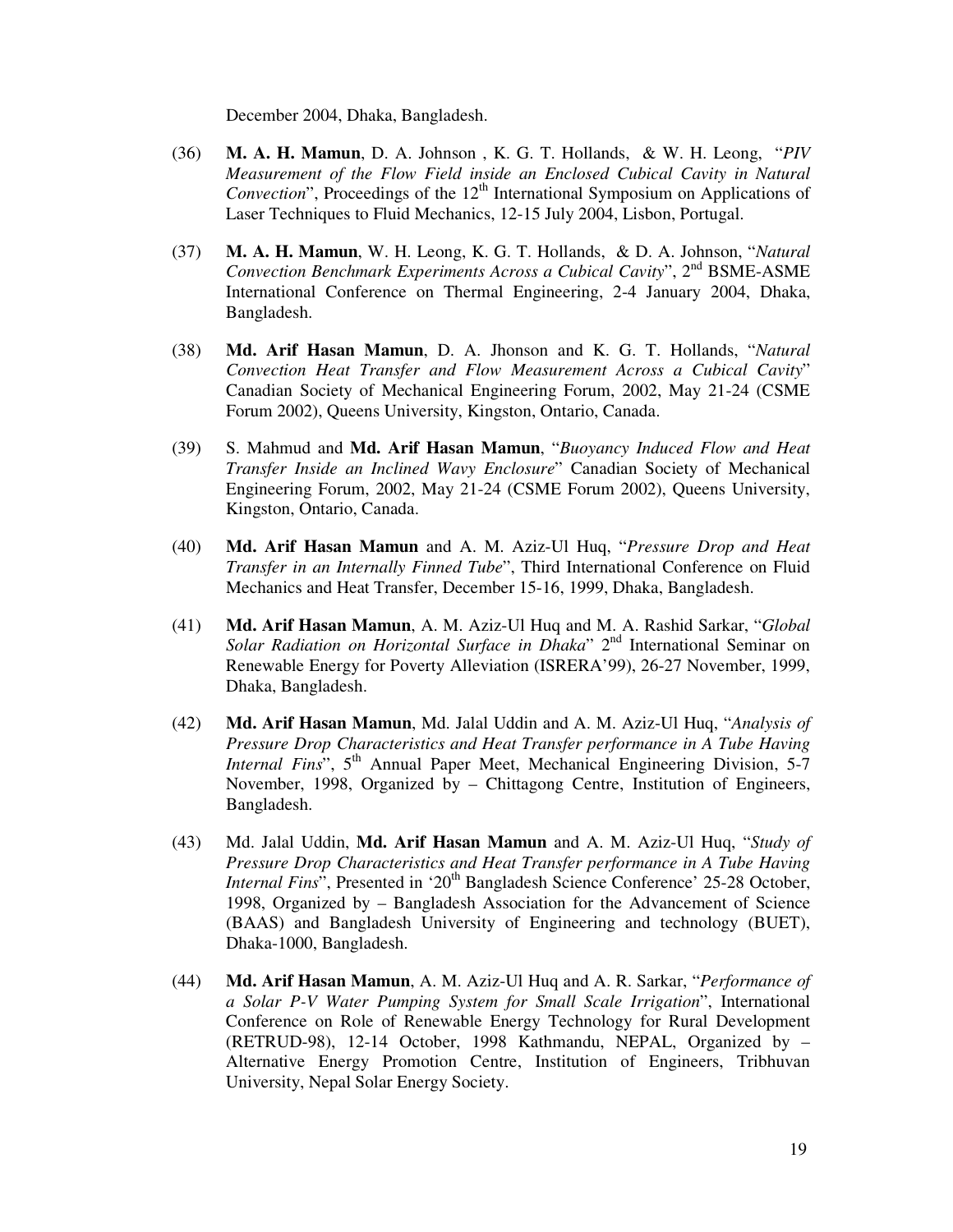- (45) A. M. Aziz-ul Huq and **Md. Arif Hasan Mamun**, "*Analysis of Global solar Radiation on Horizontal Surface in Dhaka*", International Conference on Role of Renewable Energy Technology for Rural Development (RETRUD-98), 12-14 October, 1998 Kathmandu, NEPAL, Organized by – Alternative Energy Promotion Centre, Institution of Engineers, Tribhuvan University, Nepal Solar Energy Society.
- (46) **Md. Arif Hasan Mamun**, Ashraful Haque, Khandaker Nazmul Haque, & A. M. Aziz-Ul Huq, "*Study of Solar Powered Photovoltaic Pumping System*", Fourth Annual Paper Meet, Mechanical Engineering Division, 23-25 October, 1997, Khulna, Organized by – Khulna Centre, Institution of Engineers, Bangladesh.
- (47) **Md. Arif Hasan Mamun**, A. M. Aziz-Ul Huq and A. R. Sarkar, "*Performance of A P-V Water Pumping System For Small Scale Use*", National Seminar on Renewable Energy for Poverty Alleviation, 21-23 October, 1997, Dhaka, Bangladesh, Organized by – Dhaka Centre, Institution of Engineers, Bangladesh, Ramna, Dhaka.

#### **(e) Training/ Short Course/ Workshop attended (as a Resource Person):**

- (1) **Mohammad Arif Hasan Mamun,** "*Energy Efficiency: What we can do to make our Environment Green*" International Green Conference 2016 on "Green Banking for Green Industry and Green Energy" Jointly Organized by Institute of Energy, University of Dhaka and Green Tech Foundation Bangladesh on 9th April 2016 at Senate Bhaban, University of Dhaka, Bangladesh.
- (2) **Mohammad Arif Hasan Mamun,** Resource person of the "*Certified Energy Auditor (CEA) Certification Course*" through the Association of Energy Engineer (AEE) - Jointly organized by USAID-CCEB and AEE Bangladesh Chapter, 29 March -2 April, 2016, at CCEB Office, Gulshan, Dhaka, Bangladesh.
- (3) **Mohammad Arif Hasan Mamun,** Panelist of the Plenary Discussion on "*Modalities of Financing Water & Energy Efficiency in the Textile Sector*" Water & Energy Efficiency Financing Workshop - Organized by International Finance Corporation, World Bank Group at the Westin Dhaka on 28th February 2016.
- (4) **Mohammad Arif Hasan Mamun,** " *Efficient Operation of Refrigeration and HVAC Systems*", Short course on Energy Efficiency for the Officers of Sustainable Renewable Energy Development Authority (SREDA), January, 2016, organized by Centre for Energy Studies, BUET.
- (5) **Mohammad Arif Hasan Mamun,** "*Energy Efficiency and Its impact on Environmen*t" , Seminar on "Use of Renewable Energy and Energy Efficiency for Economic Development: Impact on Environment" at University of Dhaka on 19th December, 2015.
- (6) **Mohammad Arif Hasan Mamun,** Coordinator and main Resource person of the Training on Energy Management System organized by Small & Medium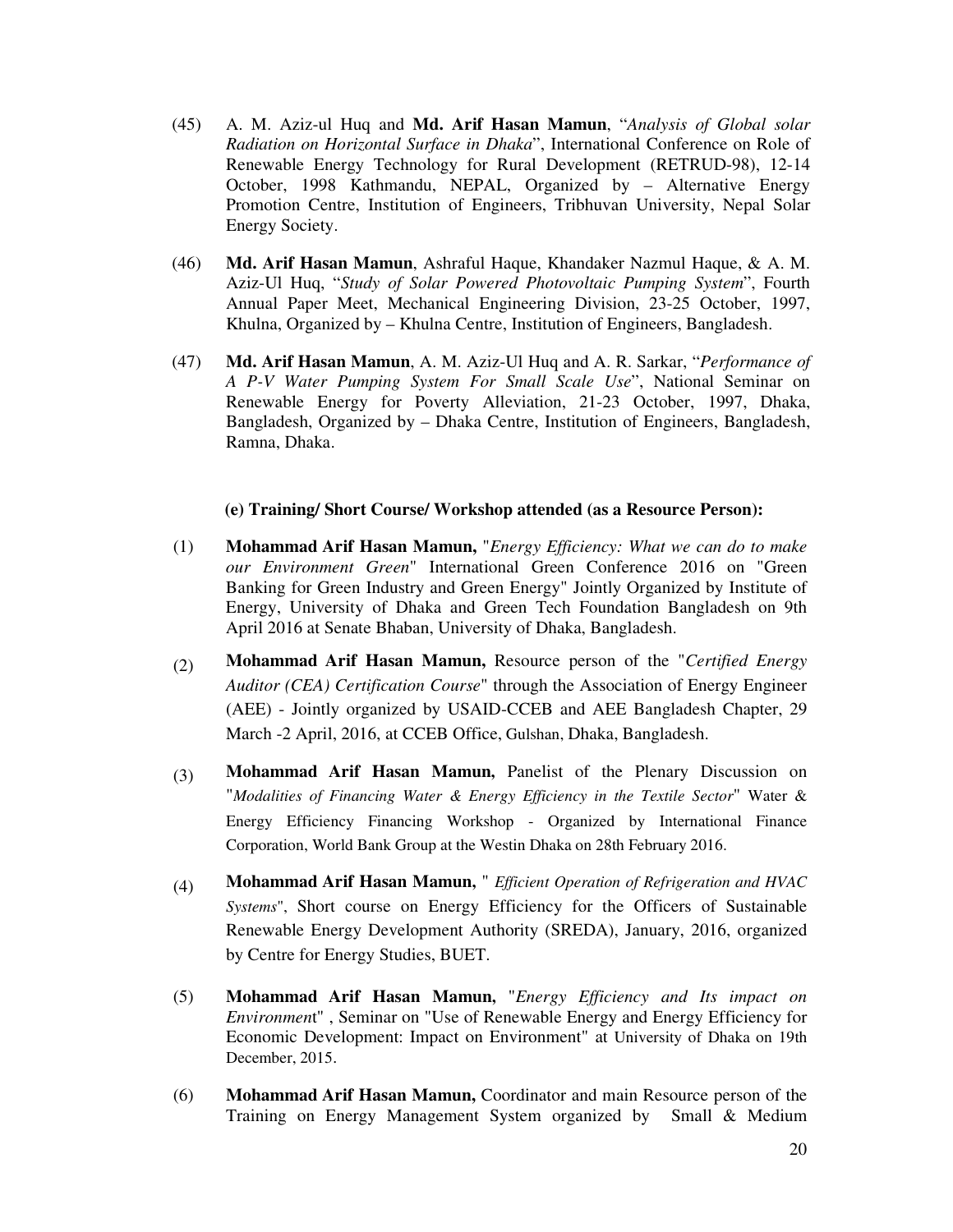Enterprise (SME) Foundation, Royal Tower, Panthapath, Dhaka, 14-18 November 2015.

- (7) **Mohammad Arif Hasan Mamun,** Participate Focus Group Consultation Meeting on "USAID/Bangladesh Country Development Cooperation Strategy (CDCS) Consultation Meeting" Organized by USAID/Bangladesh's Economic Growth Office, U.S. Agency for International Development, U.S. Embassy, Madani Avenue, Baridhara, Dhaka-1212, Bangladesh on 17th August 2015.
- (8) **Mohammad Arif Hasan Mamun,** Resource person of the "*Certified Energy Auditor (CEA) Certification Course* " through the Association of Energy Engineer (AEE) - Jointly organized by USAID-CCEB and AEE Bangladesh Chapter, 28 April-2 May, 2015, at CCEB Office, Gulshan, Dhaka, Bangladesh.
- (9) **Mohammad Arif Hasan Mamun,** Resource person of the "*Certified Energy Auditor (CEA) Certification Course* " through the Association of Energy Engineer (AEE) - Jointly organized by USAID-CCEB and AEE Bangladesh Chapter, 3-6 December 2014, at CCEB Office, Gulshan, Dhaka, Bangladesh.
- (10) **Mohammad Arif Hasan Mamun,** Coordinator and main Resource person of the Training on Energy Management System organized by Small & Medium Enterprise (SME) Foundation, Royal Tower, Panthapath, Dhaka, 26-30 November 2014.
- (11) **Mohammad Arif Hasan Mamun,** "*Efficient operation of refrigeration units in Frozen Food Plants*", Workshop on Technical Best Practices in Industrial Energy Efficiency for Frozen Foods Plants organized by USAID-CCEB, Lakeshore, Gulshan, Dhaka, 3rd September 2014.
- (12) **Mohammad Arif Hasan Mamun,** "*Efficient Operation of Furnaces in Steel Plants*", Workshop on Energy Efficiency in Steel Re-rolling Plants organized by USAID-CCEB, Lakeshore, Gulshan, Dhaka, 18 June 2014.
- (13) **Arif Hasan Mamun**, "*Recent Development on Wave Energy Utilization*", Short Course on Renewable Energy Technologies for Sustainable Environment, Organized By Department of Mechanical & Chemical Engineering, Islamic University of Technology, Gazipur, Bangladesh, 20-23 November, 2011,.
- (14) **Arif Hasan Mamun**, "*Appropriate Renewable Energy Technology Options for Bangladesh*", Training on Renewable Energy Technology Application and Operation, Organized By Rural Electrification Board, 3-5 September, 2006, Islamic University of Technology, Gazipur, Bangladesh.
- (15) **Arif Hasan Mamun**, "*Procedure for Creating Complex 3D Parts*", Short Course on Engineering 3D CAD with Solid Works and Finite Elements Analysis (FEA) with ANSYS, Organized By Directorate of Continuing Education, 4-6 October, 2004, Bangladesh University of Engineering &Technology, Dhaka-1000, Bangladesh.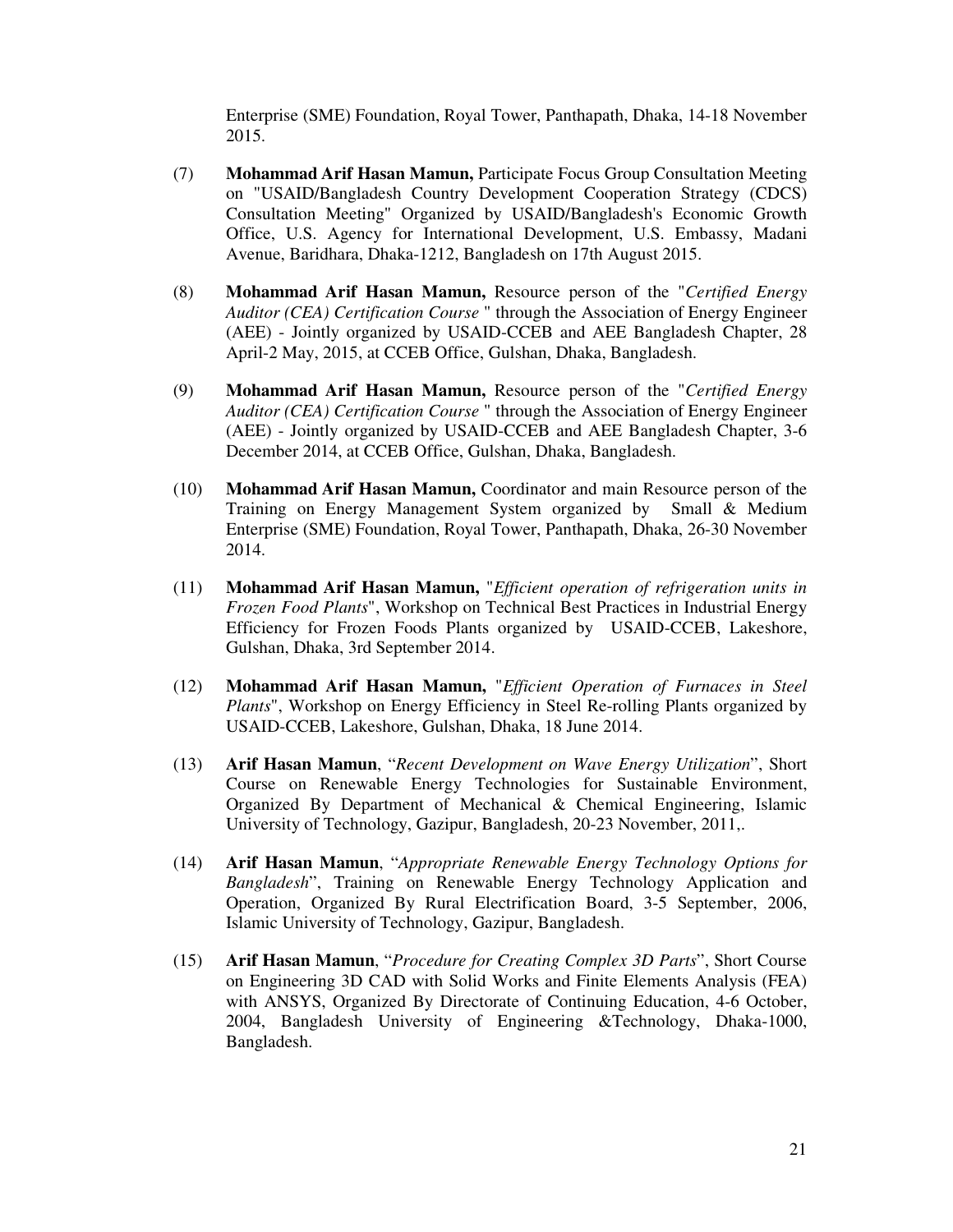#### **(f) Poster Presentation***:*

- (1) Md. Naim Jahangir, Ayesha Kabir Mila, Siduzzaman Khan, **Mohammad Arif Hasan Mamun**, "*Measurement of Calorific Values of Tannery Wastages Containing Low and High Chromium and Raw Fleshy Wastages Using Bomb Calorimeter*", International Conference on Mechanical Engineering (ICME2015) 18-20 December 2015, Dhaka, Bangladesh (Paper ID. 229).
- (2) M. Ijaz Ahmad Saadi, Sujoy talukder, Shuvra Dey, **Mohammad Arif Hasan Mamun**, "*Optimizing the Ventilation System using Numerical Analysis to Ensure Desired Temperature and Waste Heat Recovery in Large Industrial Halls*", International Conference on Mechanical Engineering (ICME2015) 18-20 December 2015, Dhaka, Bangladesh (Paper ID. 264).

#### **(f) Others:**

- (1) **Mohammad Arif Hasan Mamun**, "Natural Convection Heat Transfer and Flow Field inside a Cubical Cavity", Ph. D. Thesis, University of Waterloo, Canada, 2003.
- (2) **Mohammad Arif Hasan Mamun**, "Pressure Drop and Heat Transfer in an Internally Finned Tube", M. Sc. Engg. Thesis, Bangladesh University of Engineering and Technology, 1999.
- (3) A.M. Azizul Huq, Md. Imtiaz Hossain, A.K.M. Sadrul Islam, **Md. Arif Hasan Mamun**, Mosfequr Rahman, "Study of Damage and Productivity loss in Engineering /Manufacturing Industries during 1998 Flood" Report submitted to the Department of Mechanical Engineering, Bangladesh University of Engineering and Technology, 1997.
- (4) **Mohammad Arif Hasan Mamun**, "Study of Solar Powered Photovoltaic Pumping System", B. Sc. Engg. Thesis, Bangladesh University of Engineering and Technology, 1997.

#### **Training/ Short Course/ Workshop attended:**

- (1) Workshop on "*Bangladesh Energy Efficiency Improvement Program in Industries*", Jointly organized by World Bank and Sustainable and Renewable Energy Development Authority (SREDA) at the Multipurpose Conference Hall, IEB Building, Ramna, Dhaka on 12th June 2016.
- (2) Roundtable on "Centralized Energy Efficiency Data Repository (CEEDR)" Jointly organized by World Bank, USAID-CCEB & SREDA at Bijoy Hall, Biddut Bhavan, Abdul Gani Road, Dhaka-1000 on 16 November, 2015,
- (3) Association of Energy Engineer (AEE) Authorized Train-The-Trainer (TTT) course for the Energy Auditor Certification program under CCEB-USAID, 24-27 Aug, 2013, Dhaka, Bangladesh.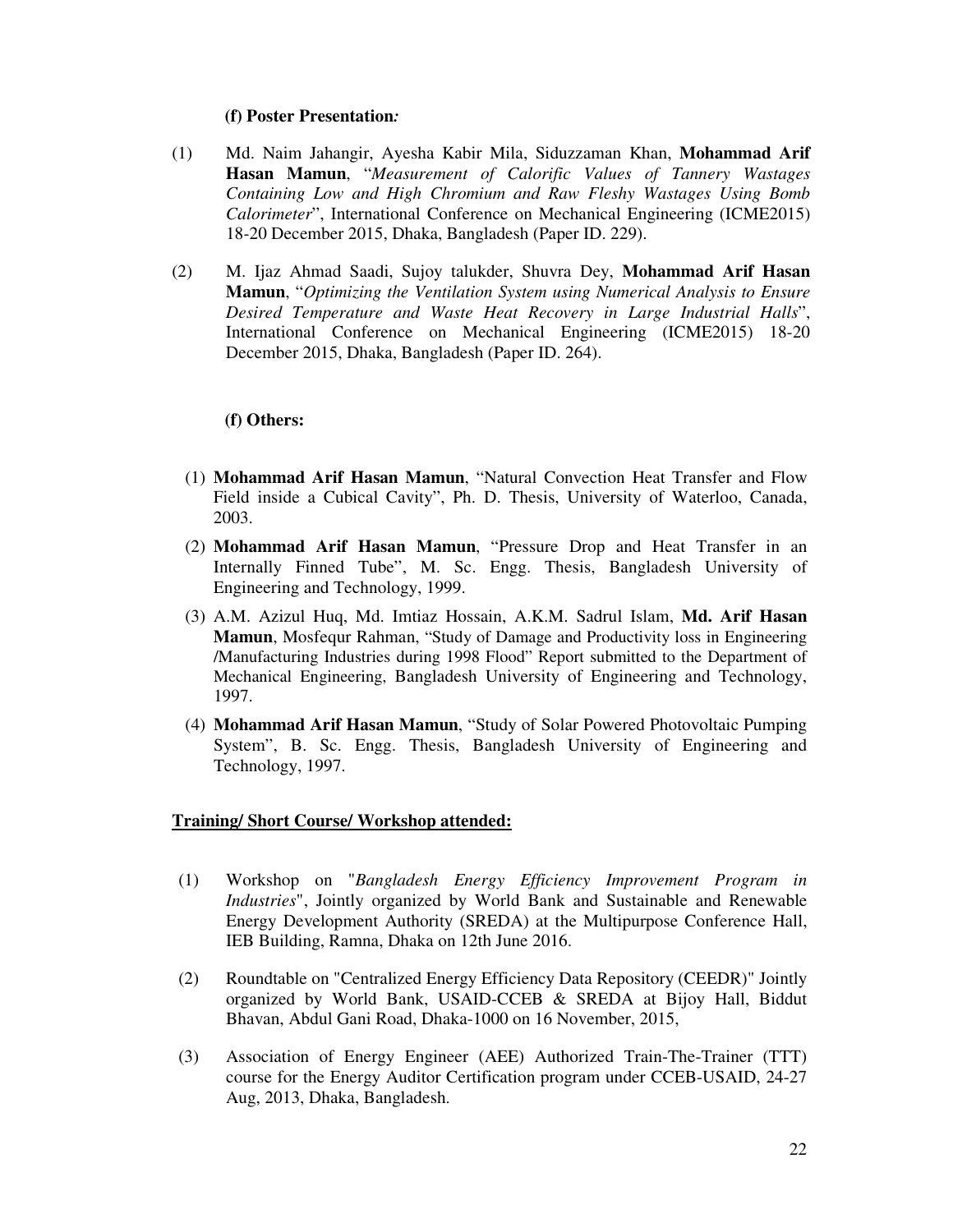- (4) Energy Auditor Certification Program through the Association of Energy Engineer (AEE) under CCEB-USAID, 19-21 Aug, 2013, Dhaka, Bangladesh
- (5) Short Course on "Signal Analysis with Application in Sound and Vibration", Organized by BUET-SIDA Project 14-15<sup>th</sup> June, 2011, BUET, Dhaka-1000.
- (6) Workshop on Numerical Weather Prediction, 12-15<sup>th</sup> December, 1998, BUET, Dhaka-1000.
- (7) Workshop on Prospect of Small Hydropower Generation in Bangladesh,  $18-19<sup>th</sup>$ May, 1998, BUET, Dhaka-1000.

#### **Present Research Activities:**

| <b>Level (Masters /</b><br>Ph.D.) | <b>Thesis Title</b>                                                                                                                                                                      |
|-----------------------------------|------------------------------------------------------------------------------------------------------------------------------------------------------------------------------------------|
| Ph.D.                             | The application of solar technologies for sustainable development in<br>agricultural sector                                                                                              |
| M. Sc. Engg.                      | Energy Auditing of some commercial buildings and industrial sectors<br>in Bangladesh                                                                                                     |
| M. Sc. Engg.                      | Influence of Different Degrees of Stenosis and Time Period on the<br>Physiologically Realistic Pulsatile Flow Behavior Through Affected<br>Artery and Stress Distribution on Vessel Wall |
| M. Sc. Engg.                      | Conjugate mixed convection flow from an isothermal horizontal<br>circular cylinder with joule heating effect                                                                             |

#### **(a) On-going Ph.D. / M.Sc. Engg. Thesis:**

#### **(b) Research Projects:**

(1) Associate Sub Project Manager, "Development of Research Facilities of Biomedical Research Phenomena", Higher Education Quality Enhancement Project (HEQEP) of University Grants Commission of Bangladesh Ministry of Education, Bangladesh.

> It will build the research capability for analysis and prediction of the hemodynamics (blood fluid mechanics) in several biological systems such as in cardiovascular systems, carotid and coronary arteries, stenosed artery, stented artery, basilar artery, carotid artery bifurcation, abdominal aortic aneurysm, respiratory systems, etc. It will improve the diagnosis methodologies, therapeutic measures, requirement of bypass and anastomosis surgery, angioplasty and the development of artificial organs such as mechanical heart valves (MHV), stents, and dialysis shunts, and so on. Flow visualization will be conducted with Particle Image Velocimetry (PIV) which is used in most of the modern bioengineering lab in the world.